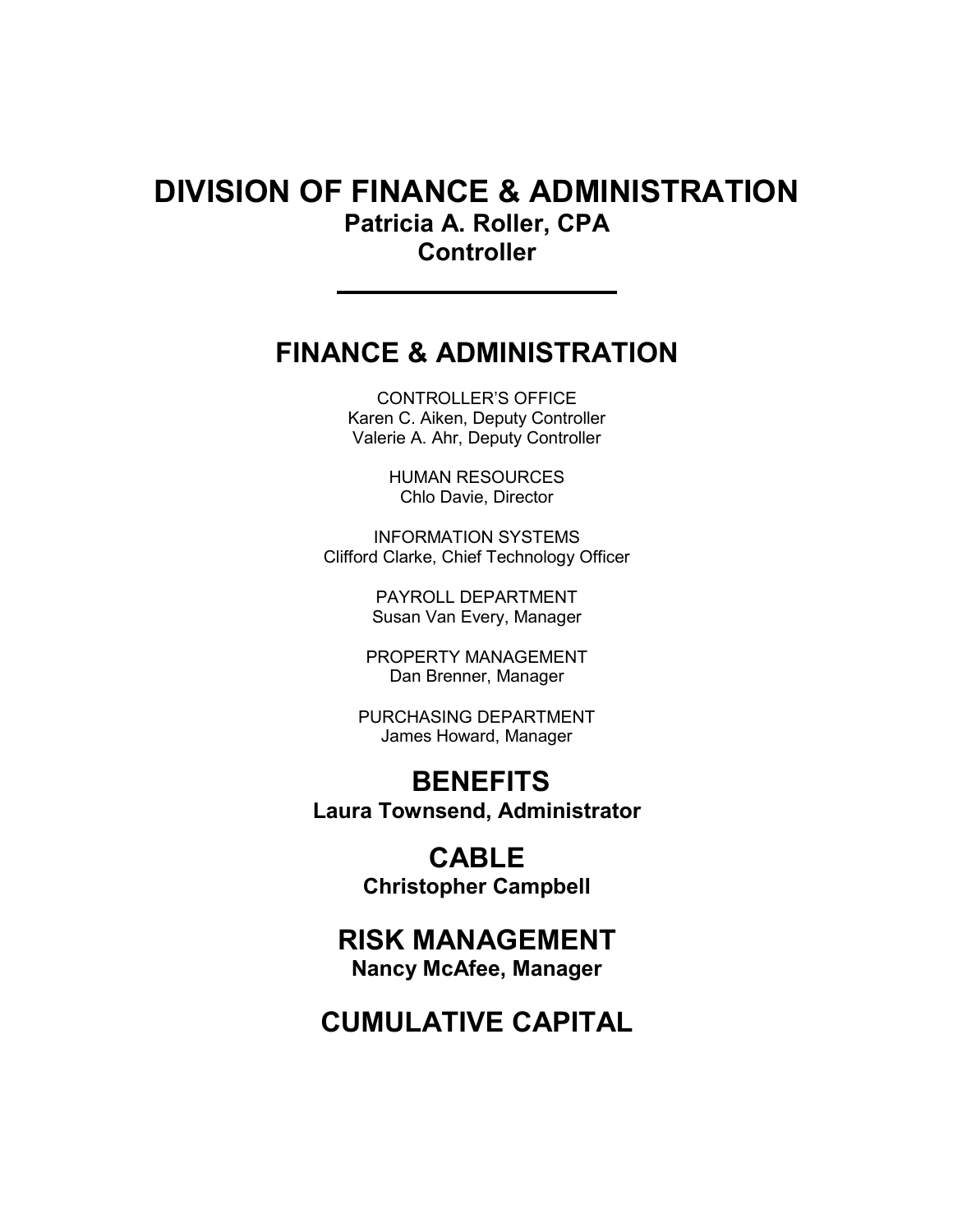## Division of Finance & Administration Index

| <b>Controller's Office</b> |  |
|----------------------------|--|
| <b>Human Resources</b>     |  |
| <b>Information Systems</b> |  |
| Payroll                    |  |
| <b>Property Management</b> |  |
| Purchasing                 |  |
|                            |  |
|                            |  |
|                            |  |
|                            |  |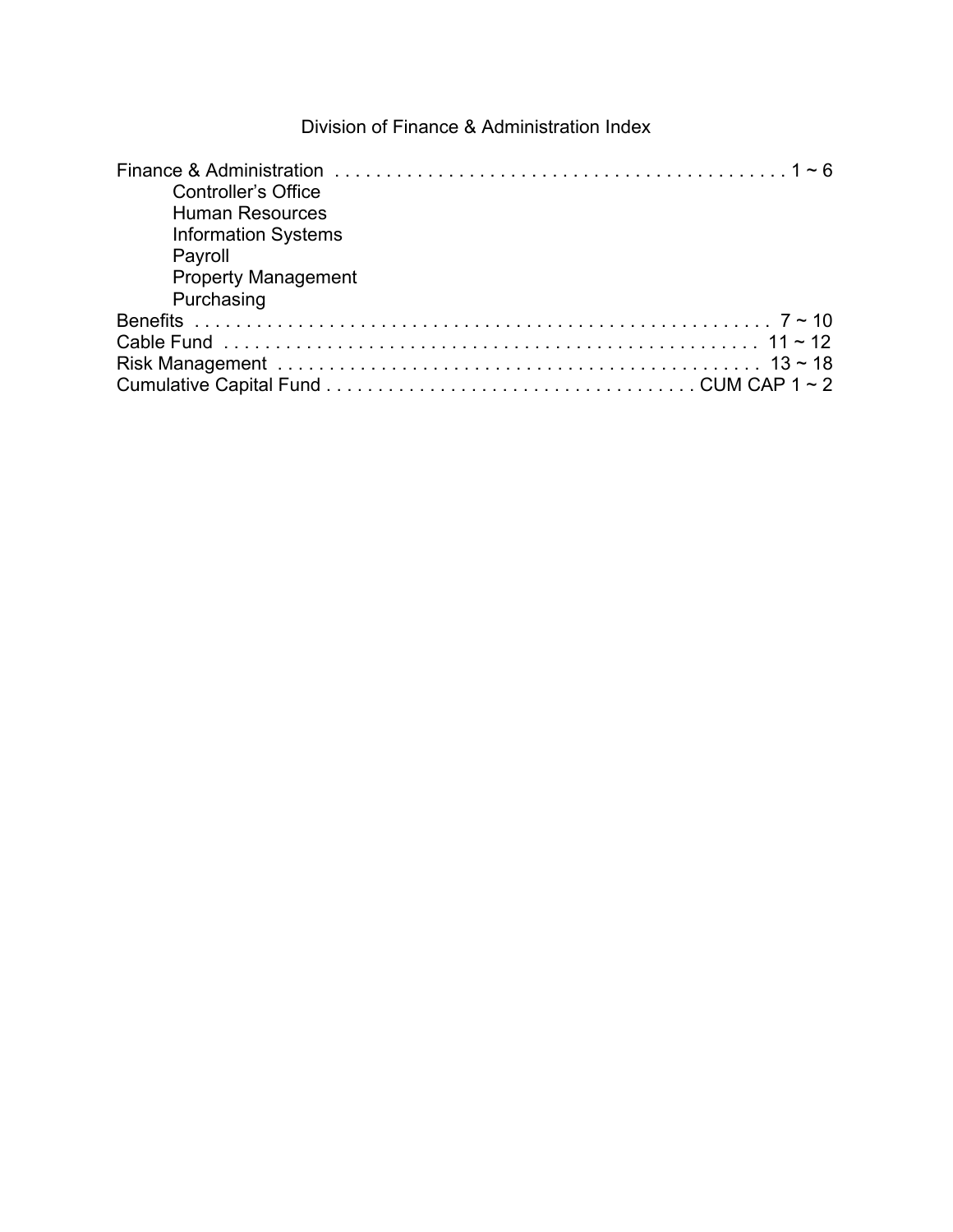# FINANCE & ADMINISTRATION DIVISION Controller's Office/ Human Resources/Information Systems/Payroll/ Property Management/ Purchasing

#### Mission Statement

The mission of the Finance & Administration Division is to ensure the proper fiscal management of the revenues received and expenses incurred by the City of Fort Wayne and serve as a financial resource to all City Divisions as they execute their responsibilities for the citizens of Fort Wayne.

## Goals and Objectives

- To safeguard the assets of the City of Fort Wayne through strong internal controls
- To ensure expense management through strong fiscal control
- To ensure adequate resources are available to ensure a safe city, to gain and retain jobs, to maintain the City's parks and infrastructure
- To ensure the highest quality of recruitment, retention, development and recognition of City employees who demonstrate the values and behaviors that allow the City of Fort Wayne to achieve its strategic goals and objectives
- To ensure quality, reliable, available, recoverable and cost effect information systems and services to the City of Fort Wayne
- To ensure the highest quality of administrative support to all City Divisions
- To serve as resource to all City Divisions as they serve the taxpayers of Fort Wayne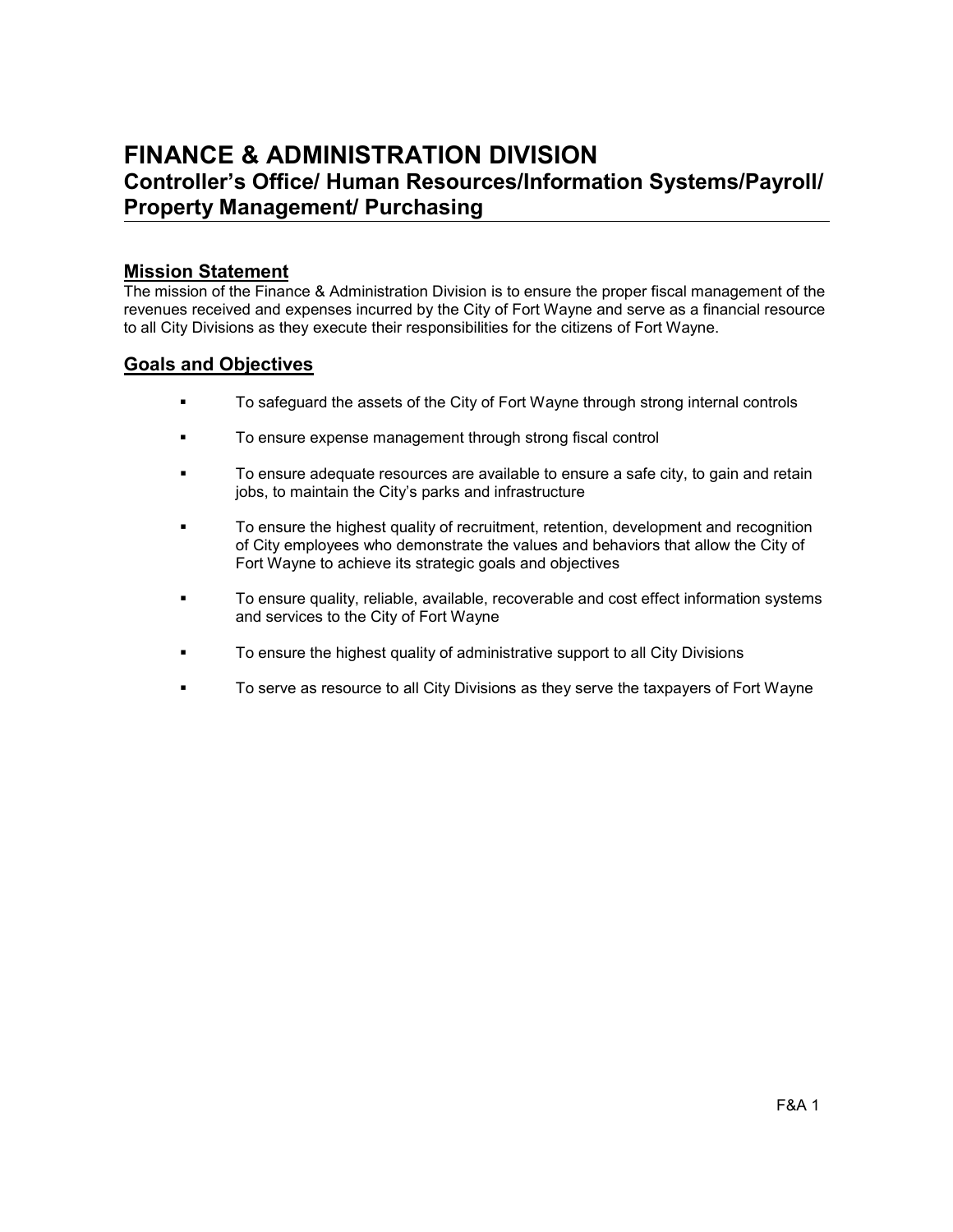#### FINANCE & ADMINISTRATION Dept # 010-002 2008 BUDGET COMPARISON

|                   |                                                | 2006<br><b>ACTUAL</b>                     | 2007<br><b>APPROVED</b><br><b>THRU 06/30/07</b> | 2008<br><b>SUBMITTED</b>          |      | \$ INCREASE<br>(DECREASE)<br>FROM 2007 APPR<br><u>TO 2008</u> | % CHANGE<br>FROM 2006 APPR<br>TO 2008 |
|-------------------|------------------------------------------------|-------------------------------------------|-------------------------------------------------|-----------------------------------|------|---------------------------------------------------------------|---------------------------------------|
|                   | 4111 WAGES-REG                                 | \$<br>1,687,703                           | \$<br>1,805,916                                 | \$<br>1,851,550 \$                |      | 45,634                                                        |                                       |
|                   | 4115 PARTTIME                                  | 10,995                                    | 9,208                                           | 10,124                            |      | 916                                                           |                                       |
|                   | <b>TOTAL WAGES</b>                             | \$<br>1,698,698                           | \$<br>1,815,124                                 | \$<br>1,861,674 \$                |      | 46,550                                                        | 2.56%                                 |
| 4132 FICA         | 4131 PERF                                      | 92,988<br>124,959                         | 112,870                                         | 129,609<br>142,418                |      | 16,739<br>3,561                                               |                                       |
|                   | 4134 GROUP HEALTH INSUR                        | 274,747                                   | 138,857<br>297,500                              | 306,000                           |      | 8,500                                                         |                                       |
|                   | 4136 UNEMPLOYMENT                              | 864                                       | 1,815                                           | 1,862                             |      | 47                                                            |                                       |
|                   | 4137 WORKERS COMP                              | 3,408                                     | 3,048                                           | 3,050                             |      | $\overline{2}$                                                |                                       |
|                   | 413A PERF/FRINGE                               | 50,729                                    | 54,177                                          | 55,547                            |      | 1,369                                                         |                                       |
|                   | 413R RETIREE HEALTH INSUR<br>4161 STLMT/SEVRNC | 7,848<br>6,778                            | 8,500<br>$\overline{\phantom{a}}$               | 9,000<br>$\overline{\phantom{a}}$ |      | 500<br>$\overline{a}$                                         |                                       |
| <b>TOTAL 4100</b> |                                                | \$<br>2,261,019                           | \$<br>2,431,891                                 | \$<br>2,509,159                   | \$   | 77,267                                                        | 3.18%                                 |
|                   | 4212 STATIONARY/FORMS                          | \$<br>19,294                              | \$<br>13,950                                    | \$<br>17,656 \$                   |      | 3,706                                                         |                                       |
|                   | 4213 COMPUTER SUPPL                            | 11,205                                    | 31,120                                          | 31,120                            |      | $\overline{\phantom{a}}$                                      |                                       |
|                   | 4219 OTHR OFFC SUPPL                           | 20,954                                    | 26,136                                          | 26,286                            |      | 150                                                           |                                       |
|                   | 4231 GASOLINE                                  | 1,134                                     | 3,240                                           | 3,300                             |      | 60                                                            |                                       |
|                   | 4247 INSTRUCTIONAL SUPPL                       | 4,753                                     | 4,500                                           | 4,500                             |      |                                                               |                                       |
|                   | 4263 OTHR REP PRT<br>4299 OTHER MTLS           | $\overline{\phantom{a}}$<br>790           | 595<br>4,410                                    | 595<br>4,410                      |      |                                                               |                                       |
| <b>TOTAL 4200</b> |                                                | \$<br>58,130                              | \$<br>83,951                                    | \$<br>87,867                      | \$   | 3,916                                                         | 4.66%                                 |
|                   | 4314 CONSULT SRVCS                             | \$<br>1,786,335                           | \$<br>1,954,850                                 | \$<br>1,973,000                   | - \$ | 18,150                                                        |                                       |
|                   | 4315 APPRAISAL/INSPECTION                      | 5,675                                     | 8,000                                           | 8,000                             |      | $\mathbf{r}$                                                  |                                       |
|                   | 4317 INSTRUCTIONAL SVCS                        | 56,017                                    | 68,500                                          | 57,100                            |      | (11, 400)                                                     |                                       |
|                   | 4318 ELECTION EXP                              | $\overline{\phantom{a}}$                  | 410,000                                         | $\overline{\phantom{a}}$          |      | (410,000)                                                     |                                       |
|                   | 431C AUDIT FEES                                | 15,030                                    | 18,000                                          | 20,000                            |      | 2,000                                                         |                                       |
|                   | 431H BANK SERVICES<br>431K SEMINAR FEES        | 348<br>26,597                             | 600<br>39,488                                   | 420<br>56,680                     |      | (180)<br>17,192                                               |                                       |
|                   | 431S SOFTWARE TRAIN                            | $\blacksquare$                            | 250                                             | 250                               |      | $\mathbf{r}$                                                  |                                       |
|                   | 4322 POSTAGE                                   | 125,581                                   | 140,251                                         | 140,290                           |      | 39                                                            |                                       |
|                   | 4323 TELEPHONE                                 | 49,859                                    | 59,289                                          | 61,709                            |      | 2,420                                                         |                                       |
|                   | 4324 TRAVEL                                    | 6,285                                     | 16,450                                          | 23,750                            |      | 7,300                                                         |                                       |
|                   | 4326 MILEAGE<br>432C CELL PHONE                | 1,744<br>45                               | 3,604<br>$\overline{\phantom{a}}$               | 3,554<br>600                      |      | (50)<br>600                                                   |                                       |
|                   | 432L LONG DISTANCE                             | 3,935                                     | 2,920                                           | 3,160                             |      | 240                                                           |                                       |
|                   | 4331 PRINTING                                  | 8,807                                     | 26,557                                          | 26,757                            |      | 200                                                           |                                       |
|                   | 4332 PUB LEGAL                                 | 4,279                                     | 5,700                                           | 4,705                             |      | (995)                                                         |                                       |
|                   | 4342 LIABILITY INSUR                           | 1,119                                     | 1,287                                           | 2,076                             |      | 789                                                           |                                       |
|                   | 4343 OFCL/CRIME BOND<br>4345 AUTO INSURANCE    | 1,361                                     | 1,273<br>434                                    | 1,293<br>430                      |      | 20                                                            |                                       |
|                   | 4354 SEWAGE                                    | 407<br>232                                | 372                                             | 372                               |      | (4)                                                           |                                       |
|                   | 4363 CONT OTH REP                              | 14,778                                    | 18,785                                          | 18,785                            |      |                                                               |                                       |
|                   | 4364 CONT SRF REP                              | 33,546                                    | 38,763                                          | 38,763                            |      |                                                               |                                       |
|                   | 4367 MAINT SOFTWARE                            | 266,996                                   | 541,724                                         | 600,000                           |      | 58,276                                                        |                                       |
|                   | 4369 CONT SRVCS<br>436A MT. HARD WARE          | 66,646                                    | 163,740                                         | 153,740                           |      | (10,000)<br>$\overline{\phantom{a}}$                          |                                       |
|                   | 436M CONT SRVCS - MOWING                       | 72,661<br>50,807                          | 118,615<br>62,156                               | 118,615<br>143,086                |      | 80,930                                                        |                                       |
|                   | 436N GARAGE-NONTARGET                          | 1,681                                     | $\overline{\phantom{a}}$                        |                                   |      | $\overline{\phantom{a}}$                                      |                                       |
|                   | 436P CONT MNT & REP-HVAC                       | 129,668                                   | 168,299                                         | 176,714                           |      | 8,415                                                         |                                       |
|                   | 436T GARAGE TARGET                             | 4,548                                     | 4,556                                           | 4,646                             |      | 90                                                            |                                       |
|                   | 4371 BLDG RENT<br>4373 COMPUTER RENT           | 882,075                                   | 908,844                                         | 928,176<br>267,000                |      | 19,332                                                        |                                       |
|                   | 4374 OTHER EQ RENT                             | 280,683<br>10,203                         | 267,036<br>11,794                               | 11,794                            |      | (36)                                                          |                                       |
|                   | 4375 OTHER RENT                                | 9,159                                     | 6,969                                           | 6,969                             |      |                                                               |                                       |
|                   | 4377 CC BLD PKG                                | 4,954                                     | 1,350                                           | 1,350                             |      |                                                               |                                       |
|                   | 4383 AGT FEE BOND                              | 250                                       | 250                                             | 250                               |      |                                                               |                                       |
|                   | 4391 SUBS & DUES                               | 47,332                                    | 50,874                                          | 54,521                            |      | 3,647                                                         |                                       |
|                   | 4393 TAXES<br>4395 GRANTS-SUBS                 | 1,171<br>25,000                           | 1,000<br>25,000                                 | 1,000<br>50,000                   |      | 25,000                                                        |                                       |
|                   | 4398 MICRO FICHE                               | 271                                       | 350                                             | 400                               |      | 50                                                            |                                       |
|                   | 4399 OTHR SRVCS                                | 2,094                                     | 4,367                                           | 4,367                             |      |                                                               |                                       |
|                   | 439A OP TRANS OUT                              | 870,000                                   | 405,000                                         | 250,000                           |      | (155,000)                                                     |                                       |
|                   | 439B MASTER LEASE<br>439D DRAINAGE ASSMT       | 303,866<br>3,410                          | 607,732<br>1,440                                | 607,732<br>1,440                  |      |                                                               |                                       |
| TOTAL 4300        |                                                | \$<br>5,175,455                           | \$<br>6,166,469                                 | \$<br>5,823,494                   | \$   | (342,975)                                                     | $-5.56%$                              |
|                   | 4443 PUR OFFC EQP                              | \$<br>133,463                             | \$<br>2,800                                     | \$<br>15,789                      | \$   | 12,989                                                        |                                       |
|                   | 4445 PUR COMPUTERS                             | 1,359                                     | $\overline{\phantom{a}}$                        |                                   |      |                                                               |                                       |
|                   | 4446 PUR SOFTWARE                              | 98,366                                    | 1,000                                           | 1,000                             |      |                                                               |                                       |
| TOTAL 4400        | 4451 PUR FURNITURE                             | \$<br>$\overline{\phantom{a}}$<br>233,188 | \$<br>3,000<br>6,800                            | \$<br>3,000<br>19,789             | \$   | 12,989                                                        | 1900%**                               |
|                   | <b>TOTAL EXPENSES</b>                          | \$<br>7,727,792                           | \$<br>8,689,112                                 | \$<br>8,440,308                   | \$   | (248, 803)                                                    | $-2.86%$                              |
|                   |                                                |                                           |                                                 |                                   |      |                                                               |                                       |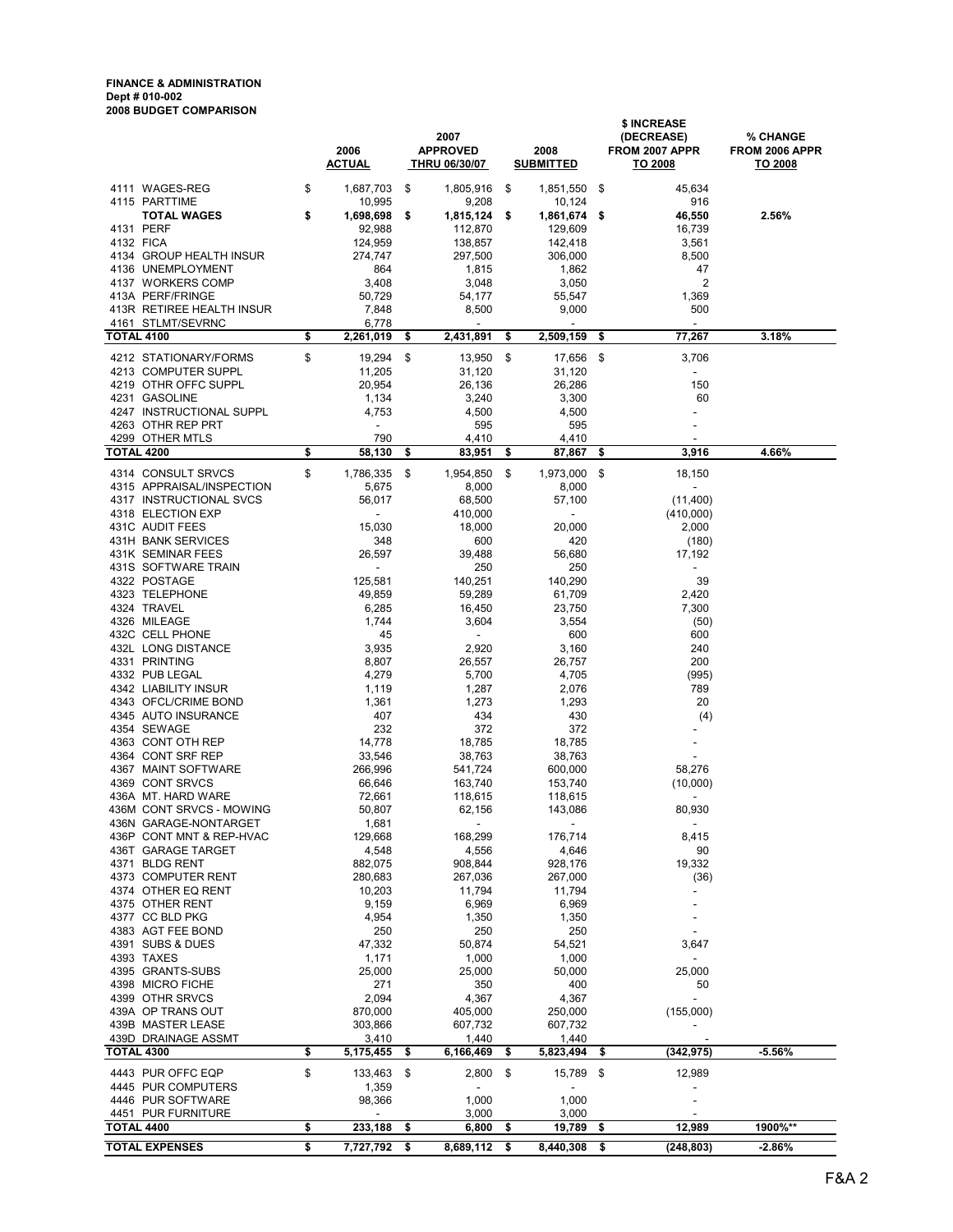|                   | Finance & Administration 2008-2012 Capital Improvement Program |                                                          |                                 |                          |                          |                          |                          |  |  |  |  |  |
|-------------------|----------------------------------------------------------------|----------------------------------------------------------|---------------------------------|--------------------------|--------------------------|--------------------------|--------------------------|--|--|--|--|--|
|                   | <b>FUNDING SOURCE CODE:</b>                                    | <b>GRP-Grant Pending</b>                                 |                                 |                          | PT-Property Tax          |                          |                          |  |  |  |  |  |
|                   | CC-Cumulative Capital Fund                                     | LE-Lease                                                 |                                 |                          | RB-Revenue Bond          |                          |                          |  |  |  |  |  |
|                   | <b>CDBG-Community Development Block Grant</b>                  | InfraBd-Infrastructure Bond                              |                                 |                          | ST-State Source          |                          |                          |  |  |  |  |  |
|                   | CEDIT-Co. Economic Development Income Tax                      | <b>LRS-Local Roads &amp; Streets</b>                     |                                 |                          | <b>SU-Sewer Utility</b>  |                          |                          |  |  |  |  |  |
|                   | <b>CO-County Source</b>                                        | MISC-Miscellaneous                                       |                                 |                          | SWU-Stormwater Utility   |                          |                          |  |  |  |  |  |
|                   | FED-Federal Source                                             | MVH-Motor Vehicle Highway<br>TIF-Tax Increment Financing |                                 |                          |                          |                          |                          |  |  |  |  |  |
|                   | <b>GOB-General Obligation Bond</b>                             |                                                          | PCBF-Park Cumulative Bldg. Fund |                          | UF-User Fee              |                          |                          |  |  |  |  |  |
|                   | <b>GRA-Grant Approved</b>                                      | <b>PS-Private Source</b>                                 |                                 |                          | <b>WU-Water Utility</b>  |                          |                          |  |  |  |  |  |
| Item#             |                                                                | <b>Funding</b>                                           |                                 |                          | <b>Expenditure</b>       |                          |                          |  |  |  |  |  |
|                   | <b>Project Title &amp; Description</b>                         | <b>Source</b>                                            | 2008                            | 2009                     | 2010                     | 2011                     | 2012                     |  |  |  |  |  |
| <b>Controller</b> |                                                                |                                                          |                                 |                          |                          |                          |                          |  |  |  |  |  |
| 1                 | Computers & software                                           | PT                                                       |                                 |                          |                          |                          |                          |  |  |  |  |  |
| $\overline{2}$    | <b>Printers</b>                                                | PT                                                       | 500                             | $\overline{\phantom{a}}$ | 500                      | $\overline{\phantom{a}}$ | 500                      |  |  |  |  |  |
| 3                 | <b>Fax Machines</b>                                            | PT                                                       | $\blacksquare$                  | $\blacksquare$           |                          |                          | $\blacksquare$           |  |  |  |  |  |
| 4                 | Office furniture                                               | $\overline{\mathsf{PT}}$                                 | $\blacksquare$                  |                          |                          | 1.000                    | $\blacksquare$           |  |  |  |  |  |
| <b>Payroll</b>    |                                                                |                                                          |                                 |                          |                          |                          |                          |  |  |  |  |  |
|                   | Laser Printer HP 8150                                          | PT                                                       | $\overline{\phantom{a}}$        | 1,730                    | $\overline{\phantom{a}}$ | $\overline{\phantom{a}}$ | $\overline{\phantom{a}}$ |  |  |  |  |  |
| $\overline{2}$    | Scanner                                                        | PT                                                       |                                 |                          |                          | $\overline{a}$           | 500                      |  |  |  |  |  |
| 3                 | <b>Office Chairs</b>                                           | PT                                                       | 300                             | 300                      | 300                      | 300                      | 300                      |  |  |  |  |  |
| $\overline{4}$    | Fax Machine                                                    | PT                                                       |                                 |                          |                          | 600                      |                          |  |  |  |  |  |
| Purchasing        |                                                                |                                                          |                                 |                          |                          |                          |                          |  |  |  |  |  |
|                   | Computer upgrades - 5 year replacement                         | PT                                                       |                                 |                          |                          |                          |                          |  |  |  |  |  |
| $\overline{2}$    | Printer upgrades                                               | PT                                                       | 1,100                           | 3,500                    | 1,100                    | 1,100                    | 1,100                    |  |  |  |  |  |
| 3                 | Hasler Mailing System (postage meter - mailroom)               | PT                                                       | 13,439                          |                          |                          |                          |                          |  |  |  |  |  |
|                   | <b>Human Resources</b>                                         |                                                          |                                 |                          |                          |                          |                          |  |  |  |  |  |
| $\mathbf{1}$      | Computer Replacement                                           | PT                                                       |                                 |                          |                          |                          |                          |  |  |  |  |  |
| $\overline{2}$    | Printer Purchase and Replacement(s)                            | PT                                                       | 450                             | 450                      | 2,800                    | $\mathbf{r}$             | $\mathbf{r}$             |  |  |  |  |  |
| 3                 | <b>Computer Software</b>                                       | PT                                                       | 1,000                           | 1,000                    | 1,000                    | 1,000                    | 1,000                    |  |  |  |  |  |
| $\overline{4}$    | Furniture                                                      | PT                                                       | 3,000                           | 3,000                    | 3,000                    | 3,000                    | 3,000                    |  |  |  |  |  |
| $\overline{5}$    | Fax Machine Replacement                                        | PT                                                       | $\blacksquare$                  | 900                      | $\blacksquare$           | $\blacksquare$           | $\sim$                   |  |  |  |  |  |
| 6                 | Shredder                                                       | PT                                                       | $\overline{a}$                  | 1.600                    | $\overline{a}$           | $\overline{\phantom{a}}$ | $\overline{\phantom{a}}$ |  |  |  |  |  |
| $\overline{7}$    | <b>LCD Projector</b>                                           | PT                                                       | $\overline{\phantom{a}}$        | 2,500                    | $\overline{a}$           | $\overline{a}$           | $\overline{\phantom{a}}$ |  |  |  |  |  |
| 8                 | VHS/DVD player                                                 | $\overline{PT}$                                          | $\overline{\phantom{a}}$        | 250                      | $\overline{\phantom{a}}$ | $\overline{\phantom{a}}$ | $\overline{\phantom{a}}$ |  |  |  |  |  |
| $\overline{9}$    | Audio System / Stereo                                          | PT                                                       | $\blacksquare$                  | 150                      | $\blacksquare$           | $\blacksquare$           | $\sim$                   |  |  |  |  |  |
| 10                | <b>Digital Camera</b>                                          | PT                                                       |                                 |                          | 500                      |                          |                          |  |  |  |  |  |
| <b>TOTAL</b>      |                                                                |                                                          | 19,789                          | 15.380                   | 9,200                    | 7.000                    | 6,400                    |  |  |  |  |  |

#### **Controller**

1. Replace computers according to City guidelines

2. Replace 1 laser

3. Replace Controller's office FAX machine

4. Office furniture, chairs, etc.

#### Payroll

1. Replacement of Printers: printers will be replaced according to City guidelines

- 2. Replacement of Scanner.
- 3. 2005 2007: purchase one office chair per year; replacing chairs purchased in 1996. Then repeat the cycle 2009-2011.

4. Replace Payroll's FAX machine.

#### **Purchasing**

1. Replace computers according to City guidelines

2. Printer upgrade: 2008 - 1 HP 4000 printer; 2009 1 HP printer & 1 Okidata printer for purchase orders; 2010 - 1 HP 4000 printer; 2011 - 1 HP 4000 printer

3. Yr. 2008 - replace postage meter (required by US Postal Services)

#### Human Resources

1. Computers replaced according to City guidelines. Removed from CIP

2. Printers: 2008 - Director of Human Resources' Desk Jet Color Printer (\$450); 2009 - Possible replacement for HP Color Inkjet 2280 (\$450) and 2010 - HP Color LaserJet 4650DN (\$2800 - \$2,500/printer and \$250/Jet Direct Connector)

3. Computer Software: Additional software and upgrades to current software may be needed for HR and Professional Development needs.

- 4. Furniture: The HR Department is in need of more locking filing cabinets to store confidential records. The front area and conference rooms have been updated, and the plan is to continue to replace furniture within individual offices on an as-needed basis.
- 5. Fax Machine Replacement: 2009 (1) 2003 replacement.

6. Shredder: 2009 -Possible replacement for (confidential) shredder purchased in 2003.

7. LCD Projector (Training Equipment) - Possible replacement for projector purchased in 2004.

- 8.VHS /DVD Player (Training Equipment) Possible replacement for VHS/DVD player purchased in 2004.
- 9. Audio System/Stereo (Training Equipment) Possible replacement for audio system purchased in 2004.

10. Digital Camera: Possible replacement for camera purchased in 2005. Needed for HR, Professional Development, Community Outreach and Communications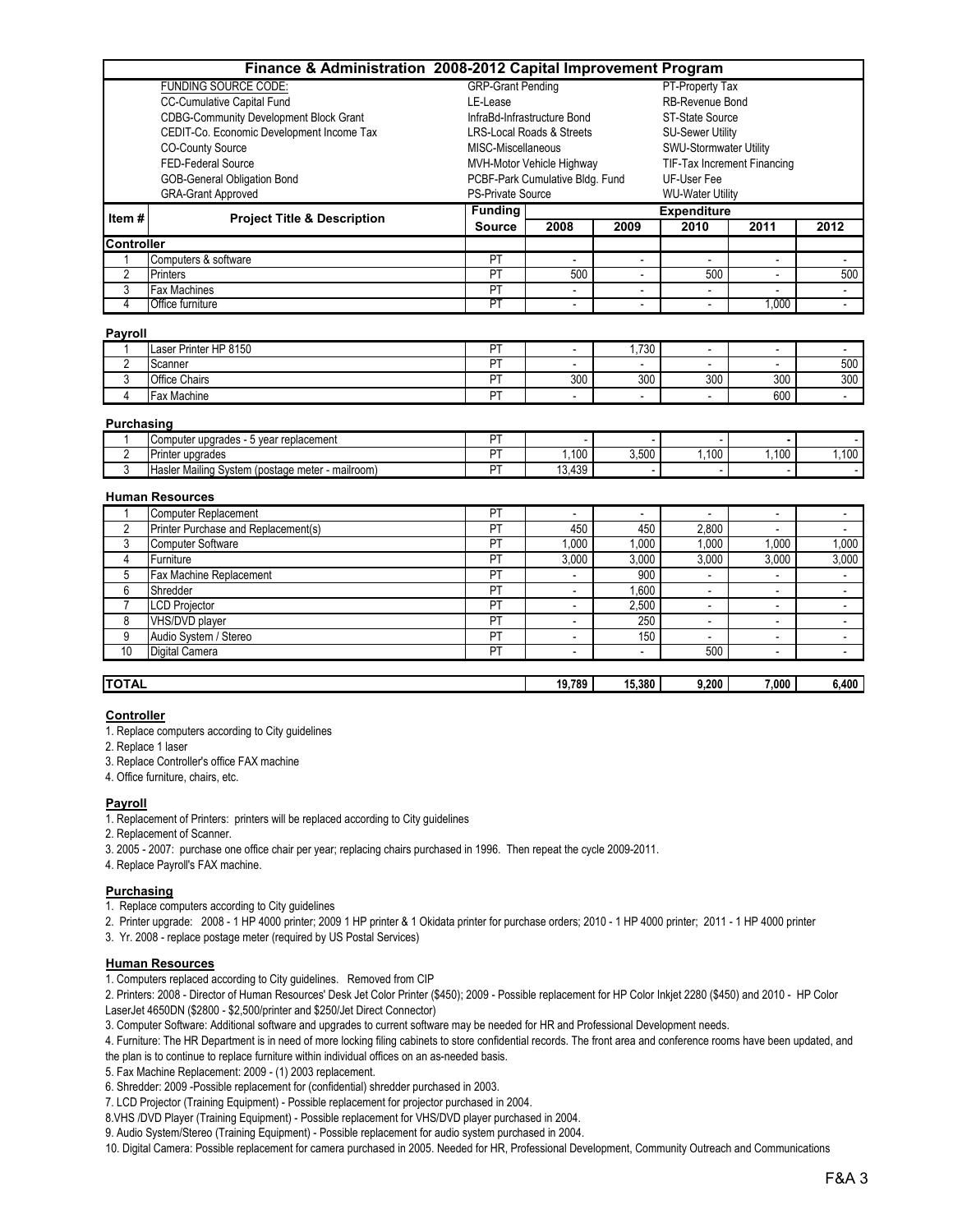|                | Finance & Administration-Property Management 2008-2012 Capital Improvement Program |                    |                                             |                          |                             |                              |                             |  |  |  |  |  |  |
|----------------|------------------------------------------------------------------------------------|--------------------|---------------------------------------------|--------------------------|-----------------------------|------------------------------|-----------------------------|--|--|--|--|--|--|
|                | <b>FUNDING SOURCE CODE:</b>                                                        |                    | <b>GRP-Grant Pending</b><br>PT-Property Tax |                          |                             |                              |                             |  |  |  |  |  |  |
|                | CC-Cumulative Capital Fund                                                         | LE-Lease           |                                             |                          | RB-Revenue Bond             |                              |                             |  |  |  |  |  |  |
|                | <b>CDBG-Community Development Block Grant</b>                                      |                    | InfraBd-Infrastructure Bond                 |                          | ST-State Source             |                              |                             |  |  |  |  |  |  |
|                | CEDIT-Co. Economic Development Income Tax                                          |                    | <b>LRS-Local Roads &amp; Streets</b>        |                          | <b>SU-Sewer Utility</b>     |                              |                             |  |  |  |  |  |  |
|                | <b>CO-County Source</b>                                                            | MISC-Miscellaneous |                                             |                          | SWU-Stormwater Utility      |                              |                             |  |  |  |  |  |  |
|                | FED-Federal Source                                                                 |                    | MVH-Motor Vehicle Highway                   |                          | TIF-Tax Increment Financing |                              |                             |  |  |  |  |  |  |
|                | GOB-General Obligation Bond                                                        |                    | PCBF-Park Cumulative Bldg. Fund             |                          | UF-User Fee                 |                              |                             |  |  |  |  |  |  |
|                | <b>GRA-Grant Approved</b>                                                          | PS-Private Source  |                                             |                          | <b>WU-Water Utility</b>     |                              |                             |  |  |  |  |  |  |
| Item#          | <b>Project Title &amp; Description</b>                                             | <b>Funding</b>     |                                             |                          | <b>Expenditure</b>          |                              |                             |  |  |  |  |  |  |
|                |                                                                                    | Source             | 2008                                        | 2009                     | 2010                        | 2011                         | 2012                        |  |  |  |  |  |  |
| $\mathbf{1}$   | Fort Wayne Fire Department                                                         |                    | 58,000                                      | 360.000                  | 240.000                     | 20,000                       |                             |  |  |  |  |  |  |
|                | a. Fire investigtion Office - Relocate from Lahmeyer Rd.                           | CC                 | $\sim$                                      | 100.000                  | ÷                           | $\sim$                       |                             |  |  |  |  |  |  |
|                | b. Replace roof - Fire Station #7 - 1602 Lindenwood Ave.                           | $\overline{cc}$    | $\overline{\phantom{a}}$                    | 60,000                   | $\overline{\phantom{a}}$    | $\overline{\phantom{a}}$     | $\blacksquare$              |  |  |  |  |  |  |
|                | c. Replace roof - Fire Station #6 - 1500 W. Coliseum Blvd.                         | CC                 | $\sim$                                      | 60,000                   | $\mathcal{L}_{\mathcal{A}}$ | $\mathbf{r}$                 | ÷.                          |  |  |  |  |  |  |
|                | d. Replace roof - Fire Station #11 - 405 E. Rudisill Blvd.                         | CC                 | $\overline{\phantom{a}}$                    | 60,000                   | $\blacksquare$              | $\overline{\phantom{a}}$     | $\mathbb{Z}^{\mathbb{Z}}$   |  |  |  |  |  |  |
|                | e. Replace roof - Fire Station #14 - 3400 Reed Rd.                                 | CC                 | $\overline{\phantom{a}}$                    | 60,000                   |                             | $\overline{\phantom{a}}$     |                             |  |  |  |  |  |  |
|                | f. Replace main roof - Fire Station #1 - 419 E. Main St.                           | CC                 | $\mathcal{L}$                               | $\overline{\phantom{a}}$ | 200,000                     | ÷.                           | $\blacksquare$              |  |  |  |  |  |  |
|                | g. Replace Concrete Apron - Fire Station #2 - 2023 Taylor,                         | cc                 | 18,000                                      |                          |                             |                              |                             |  |  |  |  |  |  |
|                | Fire Station #6 - 1500 W. Coliseum & Fire Station #9 - 2530 E. Pontiac             |                    |                                             |                          |                             |                              |                             |  |  |  |  |  |  |
|                | h. Fill cracks & reseal parking lots at Fire Stations.                             | $\overline{cc}$    | 20,000                                      | 20,000                   | 20,000                      | 20,000                       | $\overline{\phantom{a}}$    |  |  |  |  |  |  |
|                | i. Upgrade HVAC Staefa Software Systems.                                           | cc                 | 20,000                                      | $\overline{a}$           | ÷                           | ÷                            |                             |  |  |  |  |  |  |
|                | j. Resurface parking lot                                                           |                    |                                             |                          |                             |                              |                             |  |  |  |  |  |  |
|                | Fire Station #8 - 6035 Rothman & Fire Station #10 - 3122 N. Anthony                | CC                 |                                             |                          | 20,000                      | ٠                            |                             |  |  |  |  |  |  |
| 2              | Animal Care & Control - 3020 Hillegas Road                                         |                    | 23,550                                      | 12,000                   |                             |                              |                             |  |  |  |  |  |  |
|                | a. Paint walls/doors                                                               | CC                 | 4,000                                       | 4,000                    |                             | $\overline{a}$               |                             |  |  |  |  |  |  |
|                | b. Powerwash and seal brick exterior                                               | <b>CC</b>          | 18,000                                      |                          | ÷,                          | $\overline{a}$               |                             |  |  |  |  |  |  |
|                | $(7,315 \text{ sf} \times $1.25 \text{ sf}$ - power washing)                       |                    |                                             |                          |                             |                              |                             |  |  |  |  |  |  |
|                | $(7,315 \text{ sf} \times $1.10 \text{ sf}$ - sealing brick)                       |                    |                                             |                          |                             |                              |                             |  |  |  |  |  |  |
|                | c. Reseal/Resurface/Restripe Parking Lot                                           | cc                 | $\mathcal{L}_{\mathcal{A}}$                 | $\overline{\phantom{a}}$ | $\overline{\phantom{a}}$    | $\overline{\phantom{a}}$     | $\overline{\phantom{a}}$    |  |  |  |  |  |  |
|                | d. Replace damaged concrete & install handicap ramp                                | cc                 | 1,550                                       | $\overline{\phantom{a}}$ | $\overline{\phantom{a}}$    | $\overline{\phantom{a}}$     | $\blacksquare$              |  |  |  |  |  |  |
|                | e. Repair Barn                                                                     | cc                 | $\overline{\phantom{a}}$                    | $\overline{\phantom{a}}$ | $\overline{\phantom{a}}$    | $\overline{\phantom{a}}$     | $\blacksquare$              |  |  |  |  |  |  |
|                | f. Replace Countertops                                                             | cc                 | $\overline{\phantom{a}}$                    | $\overline{\phantom{a}}$ | $\overline{\phantom{a}}$    | $\overline{\phantom{a}}$     | $\overline{\phantom{a}}$    |  |  |  |  |  |  |
|                | g. Paint Building Interior                                                         | CC                 | $\sim$                                      | 6,000                    | $\blacksquare$              | $\mathcal{L}_{\mathcal{A}}$  | $\blacksquare$              |  |  |  |  |  |  |
|                | h. Replace seating in interaction rooms.                                           | CC                 |                                             | 2,000                    |                             |                              |                             |  |  |  |  |  |  |
| 3              | Police Operations Center - 1320 E. Creighton Avenue                                |                    | 303,000                                     | 516,000                  | 16,000                      | 16,000                       | 16,000                      |  |  |  |  |  |  |
|                | a. Replace carpet - Records Bureau & Conf Room (1st fl)                            | CC                 | 25,000                                      | $\overline{\phantom{a}}$ | $\overline{\phantom{a}}$    | $\blacksquare$               | $\overline{\phantom{a}}$    |  |  |  |  |  |  |
|                | b. New ceiling project/renovate - (3rd & 4th fls.)                                 | CC                 | 152,000                                     | $\mathbf{r}$             | ÷.                          | $\mathcal{L}$                | $\mathcal{L}$               |  |  |  |  |  |  |
|                | c. New ceiling project - Records Bureau (1st fl.)                                  | CC                 | 15,000                                      | $\overline{\phantom{a}}$ | $\overline{\phantom{a}}$    | $\overline{\phantom{a}}$     | $\blacksquare$              |  |  |  |  |  |  |
|                | d. Plumbing replacement                                                            | CEDIT              | $\mathcal{L}_{\mathcal{A}}$                 | 500,000                  | $\overline{\phantom{a}}$    | $\overline{\phantom{a}}$     | $\blacksquare$              |  |  |  |  |  |  |
|                | e. Remodel Interview area (6th fl.)                                                | CC                 | 40,000                                      | $\blacksquare$           | $\overline{\phantom{a}}$    | $\overline{\phantom{a}}$     | $\blacksquare$              |  |  |  |  |  |  |
|                | f. Painting of floors (3rd, 5th, 6th fls.)                                         | CC                 | 35,000                                      | $\overline{\phantom{a}}$ | $\overline{\phantom{a}}$    | $\mathbf{r}$                 | $\mathbb{Z}^{\mathbb{Z}}$   |  |  |  |  |  |  |
|                | g. Replace carpet - Victim Assistance & Community Room                             | CC                 | 20,000                                      | $\mathcal{L}$            | ÷.                          | ÷.                           | $\mathcal{L}$               |  |  |  |  |  |  |
|                | h. Replace individual heating units                                                | cc                 | 16,000                                      | 16,000                   | 16,000                      | 16,000                       | 16,000                      |  |  |  |  |  |  |
| $\overline{4}$ | Police Academy - 1903 St. Mary's Ave.                                              |                    | 1,200                                       | 96,200                   | 1,200                       | 1,200                        |                             |  |  |  |  |  |  |
|                | a. Lowe's - Miscellaneous Supplies                                                 | <b>MISC</b>        | 1,200                                       | 1,200                    | 1,200                       | 1,200                        |                             |  |  |  |  |  |  |
|                | b. Laboratory Room for Vice & Narcotics                                            | CC                 | $\mathcal{L}$                               | 95,000                   | $\mathcal{L}$               | ÷.                           | $\mathcal{L}_{\mathcal{A}}$ |  |  |  |  |  |  |
| 5              | Street Department - 1701 S. Lafayette                                              |                    | 12,000                                      |                          |                             |                              |                             |  |  |  |  |  |  |
|                | a. Replace trench drains                                                           | CC                 | 12,000                                      |                          |                             |                              |                             |  |  |  |  |  |  |
| 6              | Science Central - 1950 N. Clinton                                                  |                    | 70,000                                      |                          |                             |                              |                             |  |  |  |  |  |  |
|                | a. Replace roof                                                                    | CC                 | 70,000                                      | $\blacksquare$           | ٠                           | ٠                            |                             |  |  |  |  |  |  |
| 7              | City-County Building - leased space                                                |                    |                                             | 90,000                   |                             |                              |                             |  |  |  |  |  |  |
|                | a. 9th floor carpet replacement (20,000 sf)                                        | CC                 | $\overline{\phantom{a}}$                    | 45,000                   |                             | $\qquad \qquad \blacksquare$ |                             |  |  |  |  |  |  |
|                | b. 8th floor carpet replacement (20,000 sf)                                        | CC                 | $\overline{\phantom{a}}$                    | 45,000                   | ÷                           | $\overline{a}$               | $\mathcal{L}_{\mathcal{A}}$ |  |  |  |  |  |  |
| 8              | Fleet Management -1701 South Lafayette                                             |                    | 15,000                                      | 30,000                   |                             |                              |                             |  |  |  |  |  |  |
|                | a. Replace roof over office                                                        | cc                 | 15,000                                      | $\sim$                   |                             |                              |                             |  |  |  |  |  |  |
|                | b. Replace windows                                                                 | cc                 | $\blacksquare$                              | 30,000                   | $\overline{\phantom{a}}$    | $\blacksquare$               | $\sim$                      |  |  |  |  |  |  |
| 9              | Street Light - 335 E. Murray                                                       |                    |                                             | 20,000                   |                             |                              |                             |  |  |  |  |  |  |
|                | a. Replace boiler in warehouse                                                     | CC                 |                                             | 20,000                   |                             |                              | $\overline{\phantom{a}}$    |  |  |  |  |  |  |
| 10             | Contingent Building Repairs - for unforeseen repairs during year                   | cc                 | 18,450                                      |                          | 142,800                     | 362,800                      | 384,000                     |  |  |  |  |  |  |
|                | Budget \$400,000 annual, less CC items 1-9 and no CEDIT                            |                    |                                             |                          |                             |                              |                             |  |  |  |  |  |  |
| <b>TOTAL</b>   |                                                                                    |                    | 501,200                                     | 1,124,200                | 400,000                     | 400,000                      | 400,000                     |  |  |  |  |  |  |
|                |                                                                                    |                    |                                             |                          |                             |                              |                             |  |  |  |  |  |  |

1. Fort Wayne Fire Department – Replacement of roofs for Fire Station #6, #7, #11, and #14 in 2009, and Fire Station #1 in 2010. Relocation cost of Fire Investigation Office in 2009. Replace concrete apron at Fire Stations#2, #6 & #9 in 2008. Fill in cracks and and reseal parking lots at Fire Stations every year 2008-20011. Upgrade HVAC Staefa software systems at Fire Station #10, #15, #16 & #17 in 2008. Resurface parking lots at Fire Station #8 & #10 in 2010.

2. Animal Control - Paint walls/doors in 2008 and 2009. Powerwash and seal exterior brick in 2008. Replace damaged concrete and install handicap ramp in 2008. Paint interior building in 2009. Replace seating in 2009.

3. Police Operations Center - New ceilings & renovations (3rd & 4th Floors) in 2008. New ceiling Records Bureau (1st Floor) in 2008. Remodel Interview Room (6th Floor) in 2008. Paint the 3rd, 5th & 6th floors in 2008. Replace carpet in Records Bureau and Conference Room and Victims Assistance and Community Room in 2008. Continue replacement of individual heating units begun in 2007. Replace plumbing in 2009.

4. Police Academy - Purchase miscellaneous supplies for water softener and minor repairs through a Lowe's every year from 2007-2011. In 2009 construct new laboratory room for Vice & **Narcotics** 

5. Street Department - Replace trench drains in 2008.

6. Science Central - Replacement of roof as a phased project begun in 2007.

7. City County Building – Carpet replacement for various floors will begin in 2008. The carpet replacement program will be continued to enhance a professional atmosphere of city offices.

8. Replace roof over over office in 2008. Replace windows in 2009.

9. Replace boiler in warehouse in 2009.

10. Contingent Building Repairs – A contingent building fund was set up in the 1998 Property Managers budget to fund projects considered necessary during a budget year. In 1999 it was decided that all CIP items would be funded through the Cumulative Capital Fund.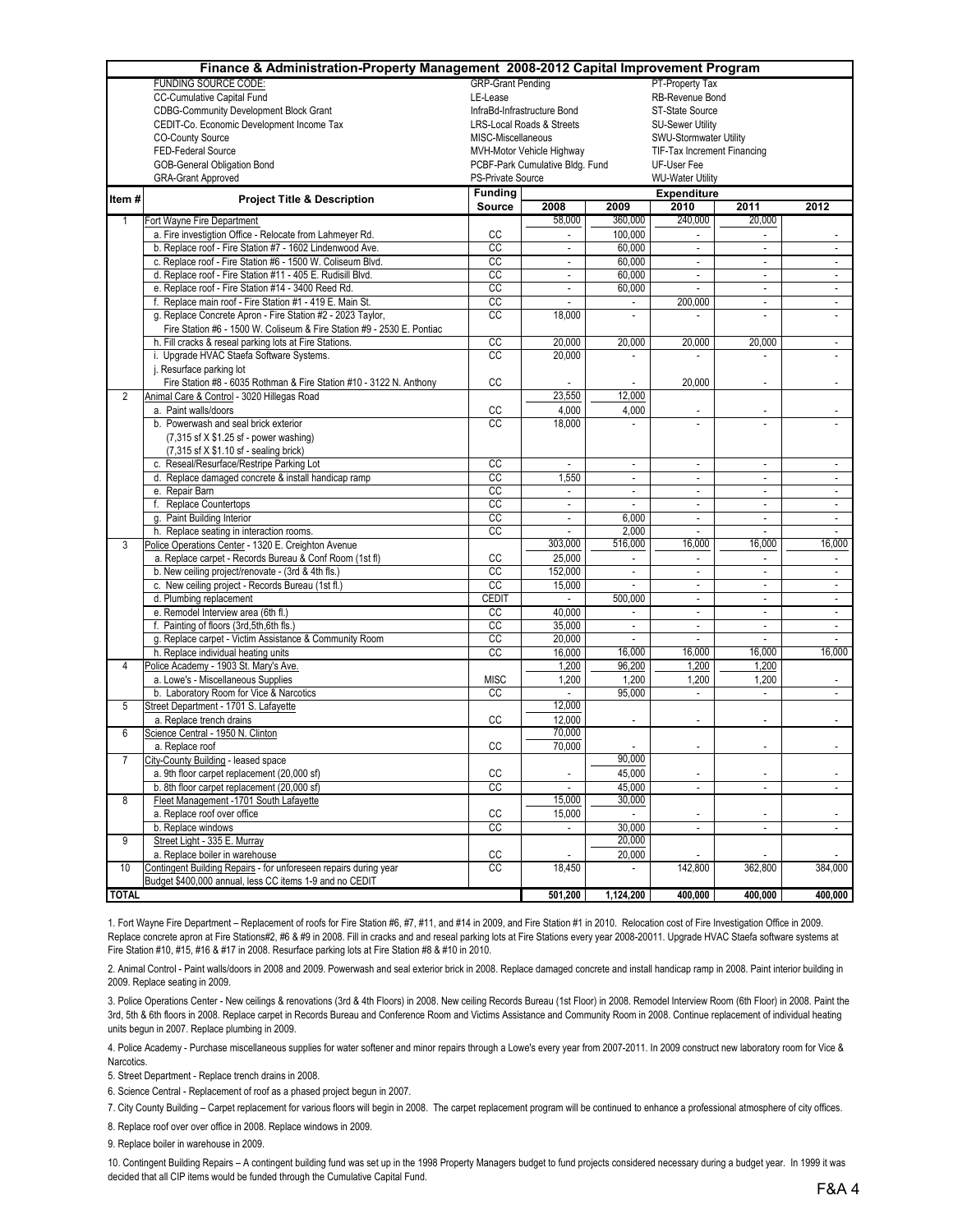|                | Information Systems 2008-2012 Capital Improvement Program     |                                                          |                             |                    |                          |                |                |  |  |  |  |  |
|----------------|---------------------------------------------------------------|----------------------------------------------------------|-----------------------------|--------------------|--------------------------|----------------|----------------|--|--|--|--|--|
|                | <b>FUNDING SOURCE CODE:</b>                                   | <b>GRP-Grant Pending</b>                                 |                             |                    | PT-Property Tax          |                |                |  |  |  |  |  |
|                | <b>CC-Cumulative Capital Fund</b>                             | LE-Lease                                                 |                             |                    | <b>RB-Revenue Bond</b>   |                |                |  |  |  |  |  |
|                | <b>CDBG-Community Development Block Grant</b>                 |                                                          | InfraBd-Infrastructure Bond |                    | ST-State Source          |                |                |  |  |  |  |  |
|                | CEDIT-Co. Economic Development Income Tax                     |                                                          | LRS-Local Roads & Streets   |                    | <b>SU-Sewer Utility</b>  |                |                |  |  |  |  |  |
|                | <b>CO-County Source</b>                                       | MISC-Miscellaneous                                       |                             |                    | SWU-Stormwater Utility   |                |                |  |  |  |  |  |
|                | <b>FED-Federal Source</b>                                     | TIF-Tax Increment Financing<br>MVH-Motor Vehicle Highway |                             |                    |                          |                |                |  |  |  |  |  |
|                | <b>GOB-General Obligation Bond</b>                            | PCBF-Park Cumulative Bldg. Fund<br><b>UF-User Fee</b>    |                             |                    |                          |                |                |  |  |  |  |  |
|                | <b>GRA-Grant Approved</b>                                     | <b>PS-Private Source</b><br><b>WU-Water Utility</b>      |                             |                    |                          |                |                |  |  |  |  |  |
| Item#          | <b>Project Title &amp; Description</b>                        | <b>Funding</b>                                           |                             | <b>Expenditure</b> |                          |                |                |  |  |  |  |  |
|                |                                                               | <b>Source</b>                                            | 2008                        | 2009               | 2010                     | 2011           | 2012           |  |  |  |  |  |
| 1              | Software for City Webmaster                                   | CC                                                       |                             |                    |                          |                |                |  |  |  |  |  |
| $\overline{2}$ | <b>Telephone Replacements</b>                                 | <b>CC</b>                                                | $\overline{a}$              | 100,000            | 100,000                  | 100,000        | 100,000        |  |  |  |  |  |
| 3              | Additional Disk Space for Servers                             | <b>CC</b>                                                | L,                          |                    |                          |                |                |  |  |  |  |  |
|                | (Cubis, Cyborg, Spillman, video, photos, data storage)        |                                                          |                             |                    |                          |                |                |  |  |  |  |  |
| 4              | Network Tools for ACS Staff                                   | <b>CC</b>                                                | $\overline{a}$              | $\overline{a}$     | $\blacksquare$           | $\overline{a}$ |                |  |  |  |  |  |
| 5              | Analytical tools/development tools                            | <b>CC</b>                                                |                             |                    |                          |                |                |  |  |  |  |  |
| 6              | E-City                                                        | CC                                                       | 50,000                      | 50,000             | 50,000                   | 50,000         | 50,000         |  |  |  |  |  |
| $\overline{7}$ | <b>Fiber to Remote Locations</b>                              | WU/CC                                                    |                             |                    |                          |                |                |  |  |  |  |  |
| 8              | Messaging Switch upgrade (replace an aging 800 switch w/EDVO) | <b>CC</b>                                                | $\blacksquare$              | $\overline{a}$     | $\blacksquare$           | ÷,             | $\blacksquare$ |  |  |  |  |  |
| 9              | Servers (SAN - Application migration continuation)            | CC                                                       |                             |                    |                          |                |                |  |  |  |  |  |
| 10             | Network Infrastructure and Upgrades                           | CC                                                       | 250,000                     | 100,000            | 100,000                  | 100,000        | 100,000        |  |  |  |  |  |
| 11             | Hansen - Modules/CAL's                                        | <b>CC</b>                                                | 500,000                     | 250,000            | 100,000                  | 100,000        | 100,000        |  |  |  |  |  |
| 12             | Spillman Software Upgrades                                    | CC                                                       | $\overline{\phantom{a}}$    |                    |                          | $\blacksquare$ | $\blacksquare$ |  |  |  |  |  |
| 13             | <b>IT Contract Research</b>                                   | CC                                                       | $\overline{a}$              | $\overline{a}$     |                          | $\overline{a}$ |                |  |  |  |  |  |
| 14             | Disaster Recovery Strategy / Audit                            | CC                                                       | $\overline{\phantom{a}}$    | $\blacksquare$     |                          | ÷,             |                |  |  |  |  |  |
| 15             | Mobile Computing Strategy                                     | CC                                                       | ٠                           | $\overline{a}$     | $\overline{\phantom{a}}$ | $\blacksquare$ | $\blacksquare$ |  |  |  |  |  |
| 16             | HR application replacement                                    | CC                                                       |                             | 500,000            |                          |                |                |  |  |  |  |  |
| <b>TOTAL</b>   |                                                               |                                                          | 800,000                     | 1,000,000          | 350,000                  | 350,000        | 350,000        |  |  |  |  |  |

The intent of the CIP for 2008 is to plan for the City's informtion technology infrastructure and software upgrades.

Working with the City Controller the Project List has been consolidated to improve management of the various funding sources.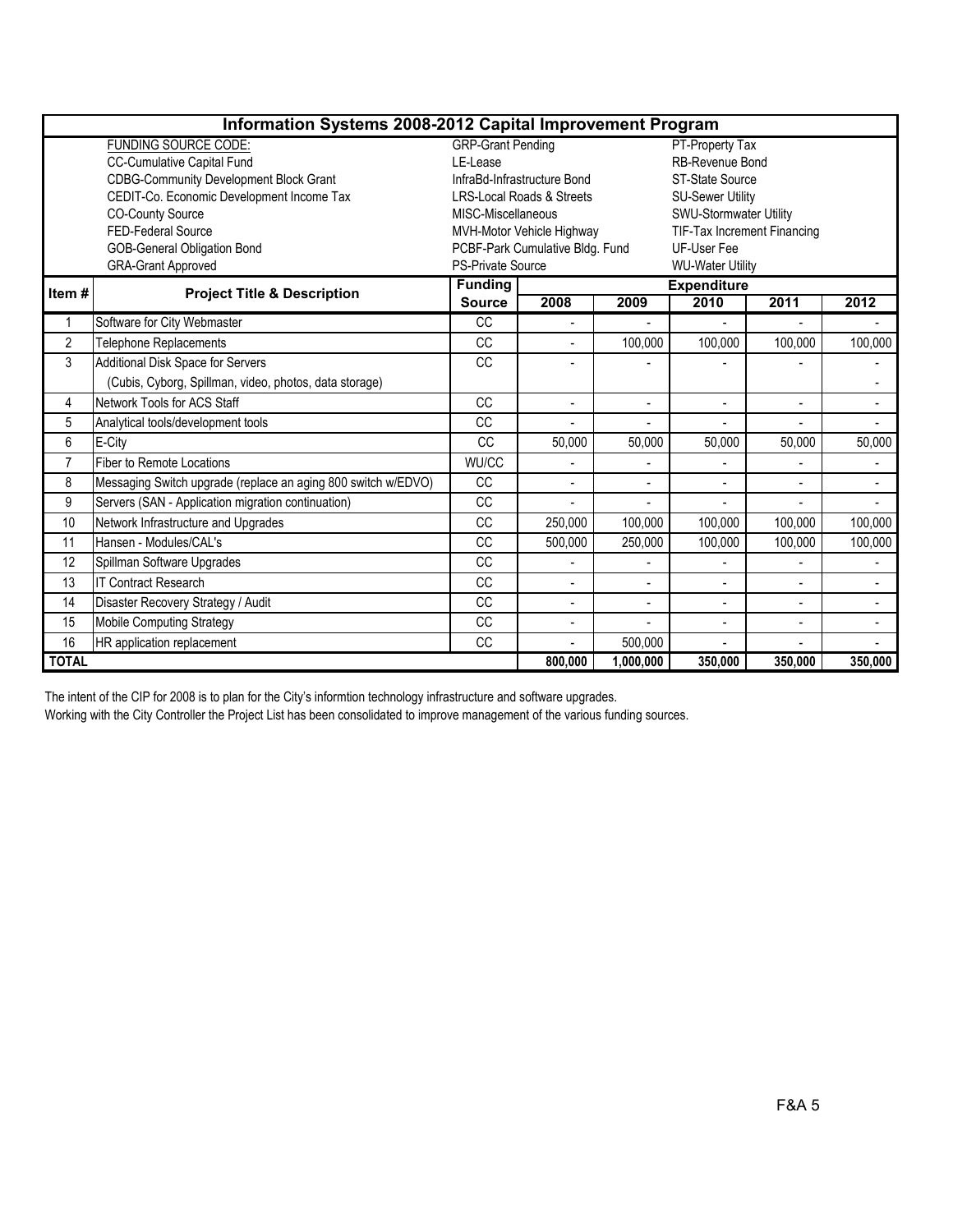## **STAFFING LEVELS BUDGETED FINANCE & ADMINISTRATION**

|                                                                                    | <b>EXEMPT</b>            |                                  |                                  |                                  |                                  |                                  |                                  |                                  |                                  |                                  |                                  |                                  |                                  |                                  |  |
|------------------------------------------------------------------------------------|--------------------------|----------------------------------|----------------------------------|----------------------------------|----------------------------------|----------------------------------|----------------------------------|----------------------------------|----------------------------------|----------------------------------|----------------------------------|----------------------------------|----------------------------------|----------------------------------|--|
| <b>CLASSIFICATION TITLE</b>                                                        | GRID/*<br><b>UNION</b>   | 2000                             | 2001                             | 2002                             |                                  | 2003   2004                      |                                  | 2005   2006   2007   2008   2009 |                                  |                                  |                                  |                                  | 2010 2011                        | 2012                             |  |
| <b>CONTROLLERS OFFICE</b>                                                          |                          |                                  |                                  |                                  |                                  |                                  |                                  |                                  |                                  |                                  |                                  |                                  |                                  |                                  |  |
| Director of Finance & Administration                                               |                          | 1                                | $\mathbf{1}$                     | 1                                | 1                                | 1                                |                                  | 1                                | 1                                | $\overline{0}$                   | $\overline{0}$                   | $\overline{0}$                   | $\overline{0}$                   | $\overline{0}$                   |  |
| <b>City Controller</b>                                                             | $\mathbf{I}$             | $\overline{0}$                   | $\overline{\mathbf{0}}$          | $\overline{0}$                   | $\overline{0}$                   | $\overline{\mathbf{0}}$          | $\overline{\mathbf{0}}$          | $\overline{0}$                   | $\overline{0}$                   | $\overline{\mathbf{1}}$          | $\overline{1}$                   | $\mathbf{1}$                     | $\overline{1}$                   | 1                                |  |
| <b>Deputy Controller</b>                                                           | H                        | $\overline{2}$                   | $\overline{2}$                   | $\overline{2}$                   | $\overline{2}$                   | $\overline{c}$                   | $\overline{2}$                   | $\boldsymbol{2}$                 | $\overline{2}$                   | 1                                | $\overline{1}$                   | $\vert$                          | $\overline{1}$                   | 1                                |  |
| Deputy Director - Financial Systems                                                | G*                       | $\overline{0}$                   | $\overline{0}$                   | $\mathbf 0$                      | $\Omega$                         | $\overline{0}$                   | $\mathbf 0$                      | $\overline{0}$                   | $\overline{0}$                   | $\overline{1}$<br>1              | $\vert$                          | $\vert$                          | $\overline{1}$                   | 1                                |  |
| Deputy Director - Financial Operations<br><b>Accounting Manager</b>                | G*<br>G                  | $\overline{0}$<br>1              | $\overline{0}$<br>$\mathbf{1}$   | 0<br>$\mathbf{1}$                | $\overline{0}$<br>$\mathbf{1}$   | $\overline{0}$<br>1              | $\overline{0}$<br>$\overline{0}$ | $\overline{0}$<br>$\overline{0}$ | $\overline{0}$<br>$\overline{0}$ | $\overline{0}$                   | $\mathbf{1}$<br>$\overline{0}$   | $\mathbf{1}$<br> 0               | $\overline{1}$<br>$\overline{0}$ | $\overline{0}$                   |  |
| Administrative Assistant                                                           | A                        | 1                                | $\mathbf{1}$                     | $\mathbf{1}$                     | $\mathbf{1}$                     | $\mathbf{1}$                     | $\mathbf{1}$                     | $\mathbf{1}$                     | 1                                | $\overline{1}$                   | $\vert$                          | $\vert$                          | $\overline{1}$                   | 1                                |  |
| <b>Financial Analyst</b>                                                           | $\overline{F^*}$         | $\overline{0}$                   | $\overline{0}$                   | $\overline{0}$                   | $\overline{0}$                   | $\overline{0}$                   | $\mathbf 0$                      | $\overline{0}$                   | $\overline{0}$                   | $\overline{1}$                   | $\vert$                          | 1                                | $\overline{1}$                   | $\overline{1}$                   |  |
| Senior Financial Accountant                                                        | E                        | $\overline{0}$                   | $\overline{0}$                   | $\overline{0}$                   | $\overline{0}$                   | $\overline{0}$                   | 5                                | $\overline{5}$                   | $\overline{5}$                   | 3                                | 3                                | $\overline{3}$                   | 3                                | 3                                |  |
| <b>Financial Accountant</b>                                                        | E                        | $\mathbf{3}$                     | $\overline{3}$                   | 4                                | $\vert 4 \vert$                  | 4                                | $\mathbf{1}$                     | $\mathbf{1}$                     | 1                                | $\overline{\mathbf{1}}$          | $\vert$                          | $\vert$                          | $\overline{1}$                   | $\overline{1}$                   |  |
| Financial Accountant/Investments                                                   | E                        | $\mathbf{1}$                     | $\mathbf{1}$                     | 1                                | $\mathbf{1}$                     | 1                                | $\mathbf 0$                      | $\overline{0}$                   | $\overline{0}$                   | $\overline{0}$                   | $\overline{0}$                   | $\overline{0}$                   | $\overline{0}$                   | $\overline{0}$                   |  |
| Bookkeeper/Data Entry<br><b>Accounting Clerk/Receptionist</b>                      | B<br>Α                   | $\mathbf{1}$<br>$\mathbf{1}$     | $\overline{0}$<br>$\mathbf{1}$   | 0<br>$\mathbf{1}$                | $\overline{0}$<br>$\mathbf{1}$   | $\overline{0}$<br>1              | $\mathbf 0$                      | $\overline{0}$<br>$\mathbf{1}$   | $\overline{0}$<br>$\mathbf{1}$   | $\overline{0}$<br>1              | $\overline{0}$<br>$\overline{1}$ | $\overline{0}$<br>$\overline{1}$ | $\overline{0}$<br>$\overline{1}$ | $\overline{0}$<br>$\overline{1}$ |  |
| <b>Barrett Law Accountant</b>                                                      | E                        | $\mathbf{1}$                     | 1                                | 0                                | $\Omega$                         | $\overline{0}$                   | $\Omega$                         | 0                                | $\Omega$                         | $\overline{0}$                   | $\overline{0}$                   | $\Omega$                         | $\overline{0}$                   | $\overline{0}$                   |  |
|                                                                                    |                          |                                  |                                  |                                  |                                  |                                  |                                  |                                  |                                  |                                  |                                  |                                  |                                  |                                  |  |
| <b>PAYROLL</b>                                                                     |                          |                                  |                                  |                                  |                                  |                                  |                                  |                                  |                                  |                                  |                                  |                                  |                                  |                                  |  |
| Payroll Manager                                                                    | G                        | 1                                | 1                                | 1                                | 1                                | 1                                | 1                                | 1                                | 1                                | 1                                | $\mathbf 1$                      | $\mathbf{1}$                     | $\overline{1}$                   | 1                                |  |
| Payroll Accountant                                                                 | E                        | $\overline{1}$                   | $\mathbf{1}$                     | $\mathbf{1}$                     | 1                                | $\overline{1}$                   | $\mathbf{1}$                     | $\overline{1}$                   | $\mathbf{1}$                     | $\overline{1}$                   | $\overline{1}$                   | $\vert$ 1                        | $\overline{1}$                   | $\overline{1}$                   |  |
| Payroll Administrator<br><b>Payroll Practitioner</b>                               | E<br>E                   | $\overline{0}$<br>$\overline{3}$ | $\overline{0}$<br>$\overline{2}$ | $\overline{0}$<br>$\overline{c}$ | $\overline{0}$<br>$\overline{2}$ | $\overline{0}$<br>$\overline{2}$ | $\mathbf 0$<br>$\overline{2}$    | $\overline{0}$<br>$\mathbf 2$    | $\overline{0}$<br>$\overline{2}$ | $\overline{0}$<br>$\overline{2}$ | $\overline{0}$<br>$\overline{2}$ | 0 <br>$\overline{2}$             | $\overline{0}$<br>$\overline{2}$ | $\overline{0}$<br>$\overline{2}$ |  |
| Intern                                                                             | L                        | 1                                | $\mathbf{1}$                     | 1                                | 0.5                              | 0.5                              | 0.5                              | $\overline{0}$                   | $\overline{0}$                   | $\overline{0}$                   | $\overline{0}$                   | $\overline{0}$                   | $\overline{0}$                   | $\overline{0}$                   |  |
|                                                                                    |                          |                                  |                                  |                                  |                                  |                                  |                                  |                                  |                                  |                                  |                                  |                                  |                                  |                                  |  |
| PROPERTY MANAGEMENT                                                                |                          |                                  |                                  |                                  |                                  |                                  |                                  |                                  |                                  |                                  |                                  |                                  |                                  |                                  |  |
| <b>Property Manager</b>                                                            | G                        |                                  | 1                                | 1                                | 1                                | 1                                |                                  | 1                                | 1                                | 1                                | $\overline{1}$                   |                                  | $\overline{1}$                   |                                  |  |
| <b>Executive Secretary VIII *</b>                                                  | A                        | 0.5                              | 0.5                              | $\mathbf{0}$                     | $\overline{0}$                   | $\overline{0}$                   | $\overline{0}$                   | $\overline{0}$                   | $\overline{0}$                   | $\overline{0}$                   | $\overline{0}$                   | $\vert 0 \vert$                  | $\overline{0}$                   | $\overline{0}$                   |  |
| Administrative Assistant**                                                         | A                        | $\Omega$                         | $\overline{0}$                   | 0.5                              | $\mathbf{1}$                     | 1                                | $\mathbf{1}$                     | $\mathbf{1}$                     | 1                                | 1                                | $\overline{1}$                   |                                  | $\overline{1}$                   | 1                                |  |
| <b>PURCHASING</b>                                                                  |                          |                                  |                                  |                                  |                                  |                                  |                                  |                                  |                                  |                                  |                                  |                                  |                                  |                                  |  |
| Director                                                                           | Н                        | 1                                | 1                                | 1                                | 1                                | 1                                | 1                                | 1                                | 1                                | 1                                | $\vert$ 1                        | $\vert$ 1                        | $\overline{1}$                   |                                  |  |
| <b>Assistant Director</b>                                                          | Η                        | $\overline{1}$                   | $\overline{1}$                   | 1                                | $\overline{0}$                   | 0                                | $\overline{\mathbf{0}}$          | 0                                | $\overline{0}$                   | $\overline{0}$                   | $\overline{0}$                   | $\overline{0}$                   | $\overline{0}$                   | $\overline{0}$                   |  |
| <b>Purchasing Supervisor</b>                                                       | F                        | 0                                | $\overline{0}$                   | O                                | $\overline{1}$                   | 1                                | $\overline{1}$                   | $\overline{1}$                   | $\overline{1}$                   | ٦                                | $\overline{1}$                   | $\mathbf{1}$                     | $\overline{1}$                   | $\overline{1}$                   |  |
| <b>Bid Specialist/Buyer</b>                                                        | B                        | 1                                | 1                                | $\overline{2}$                   | $\overline{2}$                   | $\overline{2}$                   | $\overline{2}$                   | $\overline{2}$                   | $\overline{2}$                   | $\overline{2}$                   | $\overline{2}$                   | $\overline{2}$                   | $\overline{2}$                   | $\overline{2}$                   |  |
| <b>Buyer</b>                                                                       | A<br>F                   | 1<br>1                           | $\overline{0}$                   | 0<br>$\overline{0}$              | $\overline{0}$<br>$\Omega$       | $\overline{0}$<br>$\overline{0}$ | $\mathbf 0$<br>$\mathbf 0$       | $\overline{0}$<br>$\overline{0}$ | $\overline{0}$<br>$\overline{0}$ | $\overline{0}$<br>$\overline{0}$ | 0 <br> 0                         | $\overline{0}$                   | $\overline{0}$<br>$\overline{0}$ | $\overline{0}$                   |  |
| Mail Center Operator<br>Copy Center Operator                                       | F                        | 1                                | 1<br>$\mathbf{1}$                | 0                                | $\overline{0}$                   | $\overline{\mathbf{0}}$          | $\mathbf 0$                      | $\overline{0}$                   | $\overline{0}$                   | $\overline{0}$                   | $\overline{0}$                   | $\overline{0}$<br>$\overline{0}$ | $\overline{0}$                   | $\overline{0}$<br>$\overline{0}$ |  |
| Supply Clerk/Accountant                                                            | B                        | 1                                | $\mathbf{1}$                     | 1                                | $\Omega$                         | $\overline{0}$                   | $\pmb{0}$                        | $\overline{0}$                   | $\overline{0}$                   | $\overline{0}$                   | $\overline{0}$                   | 0                                | $\overline{0}$                   | $\overline{0}$                   |  |
| Administrative Assistant                                                           | A                        | $\overline{0}$                   | $\overline{0}$                   | 0.5                              | $\mathbf{1}$                     | 1                                | 1                                | $\mathbf{1}$                     | $\mathbf{1}$                     | $\overline{1}$                   | $\vert$                          | $\overline{1}$                   | $\overline{1}$                   | $\overline{1}$                   |  |
| Jr. Buyer/Secretary                                                                | A                        | 0.5                              | 0.5                              | 0                                | $\overline{0}$                   | $\overline{0}$                   | $\pmb{0}$                        | $\overline{0}$                   | $\overline{0}$                   | $\overline{0}$                   | 0                                | 0                                | $\overline{0}$                   | $\overline{0}$                   |  |
| Jr. Buyer/Data Entry                                                               | A                        | 1                                | $\mathbf{1}$                     | 1                                | $\overline{0}$                   | $\overline{0}$                   | $\overline{0}$                   | $\overline{0}$                   | $\overline{0}$                   | $\overline{0}$                   | $\overline{0}$                   | $\overline{0}$                   | $\overline{0}$                   | $\overline{0}$                   |  |
| <b>Buyer/Information Management</b>                                                | A                        | $\overline{0}$                   | $\overline{0}$                   | 0                                | $\mathbf{1}$                     | 1                                |                                  | $\mathbf{1}$                     | $\mathbf{1}$                     | $\overline{0}$                   | $\overline{0}$                   | $\overline{0}$                   | $\overline{0}$                   | $\overline{0}$                   |  |
| Exec. Sec. Instructor<br>Information Specialist/Support                            | A<br>A                   | $\mathbf{1}$<br>$\overline{3}$   | $\overline{0}$<br>3              | 0<br>1                           | $\overline{0}$<br>1              | $\overline{0}$<br>$\mathbf{1}$   | 0<br>$\mathbf{1}$                | 0<br>$\mathbf{1}$                | $\overline{0}$<br>$\mathbf{1}$   | $\overline{0}$<br>$\overline{1}$ | $\overline{0}$<br>$\overline{1}$ | $\vert 0 \vert$<br>$\mathbf{1}$  | $\overline{0}$<br>$\overline{1}$ | $\overline{0}$<br>$\overline{1}$ |  |
|                                                                                    |                          |                                  |                                  |                                  |                                  |                                  |                                  |                                  |                                  |                                  |                                  |                                  |                                  |                                  |  |
| <b>HUMAN RESOURCES</b>                                                             |                          |                                  |                                  |                                  |                                  |                                  |                                  |                                  |                                  |                                  |                                  |                                  |                                  |                                  |  |
| Director of Human Resources                                                        | -1                       | 1                                | 1                                | 1                                | 1                                | 1                                |                                  | 1                                | 1                                | $\overline{1}$                   | $\mathbf{1}$                     | $\mathbf{1}$                     | $\overline{1}$                   | 1                                |  |
| Labor Relations Manager                                                            | G                        | $\overline{0}$                   | $\overline{0}$                   | $\mathbf{0}$                     | $\mathbf{1}$                     | $\mathbf{1}$                     |                                  | $\mathbf{1}$                     | $\mathbf{1}$                     | $\overline{1}$                   | $\overline{1}$                   | $\overline{1}$                   | $\overline{1}$                   | 1                                |  |
| <b>Staffing &amp; Recruitment Manager</b>                                          | G                        | $\overline{0}$                   | $\Omega$                         | $\overline{0}$                   | $\overline{0}$                   | $\overline{0}$                   | $\mathbf 0$                      | $\overline{0}$                   | $\overline{0}$                   | $\overline{1}$                   | $\vert$                          | 1                                | $\overline{1}$                   | $\overline{1}$                   |  |
| Staffing & Recruitment Coordinator<br><b>Staffing &amp; Recruitment Specialist</b> | ᄇ<br>B                   | υ<br>$\overline{\mathbf{0}}$     | υ<br>$\overline{0}$              | 0<br>0                           | $\overline{0}$                   | 1                                |                                  |                                  | 1                                |                                  | $\overline{0}$<br>$\overline{2}$ |                                  | $\overline{2}$                   |                                  |  |
| Professional Development & Quality                                                 |                          |                                  |                                  |                                  |                                  |                                  |                                  |                                  |                                  |                                  |                                  |                                  |                                  |                                  |  |
| <b>Enhancement Manager</b>                                                         | G                        | $\overline{0}$                   | $\Omega$                         | 0                                | $\overline{0}$                   | $\overline{0}$                   | 0                                | 1                                | 1                                | 1                                | $\mathbf 1$                      | $\mathbf{1}$                     | $\overline{1}$                   | 1                                |  |
| Professional Development & Quality                                                 |                          |                                  |                                  |                                  |                                  |                                  |                                  |                                  |                                  |                                  |                                  |                                  |                                  |                                  |  |
| <b>Enhancement Coordinator</b>                                                     | Ε                        | $\overline{0}$                   | $\overline{0}$                   | 0                                | $\overline{0}$                   | 0                                | 0                                |                                  | 1                                |                                  |                                  |                                  | 1                                |                                  |  |
| Administrative Assistant/Receptionist                                              | Α                        | $\overline{0}$                   | $\overline{0}$                   | $\overline{0}$                   | $\overline{0}$                   | $\overline{0}$                   | $\overline{0}$                   | $\overline{0}$                   | $\overline{0}$                   | $\overline{1}$                   | $\overline{1}$                   | $\vert$ 1                        | $\overline{1}$                   | $\overline{1}$                   |  |
| Administrative Assistant/Support<br>Specialist                                     |                          | $\overline{0}$                   | $\overline{0}$                   | 0                                | $\overline{0}$                   | $\overline{0}$                   | 0                                | $\overline{0}$                   | $\overline{0}$                   |                                  |                                  | 1                                | 1                                |                                  |  |
| <b>HR Generalist</b>                                                               | Α<br>E                   | $\overline{\mathbf{0}}$          | $\overline{\mathbf{0}}$          | $\overline{0}$                   | $\overline{0}$                   | $\overline{\mathbf{0}}$          | $\overline{\mathbf{0}}$          | $\overline{1}$                   | $\overline{1}$                   | $\overline{0}$                   | $\overline{0}$                   | 0                                | $\overline{0}$                   | $\overline{0}$                   |  |
| HR Receptionist / Encoder                                                          | А                        | $\overline{0}$                   | $\overline{0}$                   | $\overline{0}$                   | 1                                | $\mathbf{1}$                     | 1                                | 1                                | 1                                | $\overline{0}$                   | $\overline{0}$                   | 0                                | $\overline{0}$                   | $\overline{0}$                   |  |
| Professional Development & Quality                                                 |                          |                                  |                                  |                                  |                                  |                                  |                                  |                                  |                                  |                                  |                                  |                                  |                                  |                                  |  |
| <b>Enhancement Specialist</b>                                                      | B                        | $\overline{0}$                   | $\overline{0}$                   | 0                                | $\Omega$                         | 0                                | 0                                | 1                                | 1                                | $\overline{0}$                   | $\overline{0}$                   | $\vert 0 \vert$                  | $\overline{0}$                   | $\overline{0}$                   |  |
| Labor Relations Specialist **                                                      | D                        | $\overline{1}$                   | $\mathbf{1}$                     | $\mathbf{1}$                     | $\overline{0}$                   | $\overline{0}$                   | $\overline{0}$                   | $\overline{0}$                   | $\overline{0}$                   | $\overline{0}$                   | $\overline{0}$                   | $\vert 0 \vert$                  | $\overline{0}$                   | $\overline{0}$                   |  |
| Professional Development & Diversity                                               |                          |                                  |                                  |                                  |                                  |                                  |                                  |                                  |                                  |                                  |                                  |                                  |                                  |                                  |  |
| Manager<br>Human Resources Project Specialist                                      | $\mathbf{I}$<br>Ε        | $\overline{0}$<br>$\overline{0}$ | $\overline{0}$<br>$\overline{0}$ | 0<br>$\overline{0}$              | 1<br>1                           | 1<br>1                           |                                  | $\overline{0}$<br>$\overline{0}$ | $\overline{0}$<br>$\overline{0}$ | $\overline{0}$<br>$\overline{0}$ | $\overline{0}$<br> 0             | 0 <br> 0                         | $\overline{0}$<br>$\overline{0}$ | $\overline{0}$<br>$\overline{0}$ |  |
| Quality Enhancement Mgr***                                                         |                          | $\overline{0}$                   | $\overline{0}$                   | $\mathbf 0$                      | $\mathbf{1}$                     | 1                                |                                  | $\overline{0}$                   | $\overline{0}$                   | $\overline{0}$                   | 0                                | $\overline{0}$                   | $\overline{0}$                   | $\overline{0}$                   |  |
| Human Resources Support Specialist                                                 | B                        | $\overline{0}$                   | $\overline{0}$                   | $\mathbf 0$                      |                                  | 1                                |                                  | $\overline{0}$                   | $\overline{0}$                   | $\overline{0}$                   | $\overline{0}$                   | $\overline{0}$                   | $\overline{0}$                   | $\overline{0}$                   |  |
|                                                                                    |                          |                                  |                                  |                                  |                                  |                                  |                                  |                                  |                                  |                                  |                                  |                                  |                                  |                                  |  |
| <b>INFORMATION SYSTEMS</b>                                                         |                          |                                  |                                  |                                  |                                  |                                  |                                  |                                  |                                  |                                  |                                  |                                  |                                  |                                  |  |
| Webmaster                                                                          | E                        | $\overline{0}$                   | $\overline{0}$                   | 0                                | 1                                | 1                                | 1                                | 1                                | 1                                | 1                                | $\mathbf{1}$                     |                                  | 1                                | 1                                |  |
| Chief Technology Officer / Chief<br>Information Officer                            | $\overline{\phantom{a}}$ | $\overline{0}$                   | $\overline{0}$                   | 0                                | 1                                | 1                                |                                  | 1                                | 1                                | -1                               | $\mathbf{1}$                     |                                  | 1                                | $\overline{1}$                   |  |
|                                                                                    |                          |                                  |                                  |                                  |                                  |                                  |                                  |                                  |                                  |                                  |                                  |                                  |                                  |                                  |  |
| <b>TOTAL</b>                                                                       |                          | 34                               | 30                               | 27                               | 34.5                             | 35.5                             | 35.5                             | 35                               | 35                               | 34                               | 34                               | 34                               | 34                               | 34                               |  |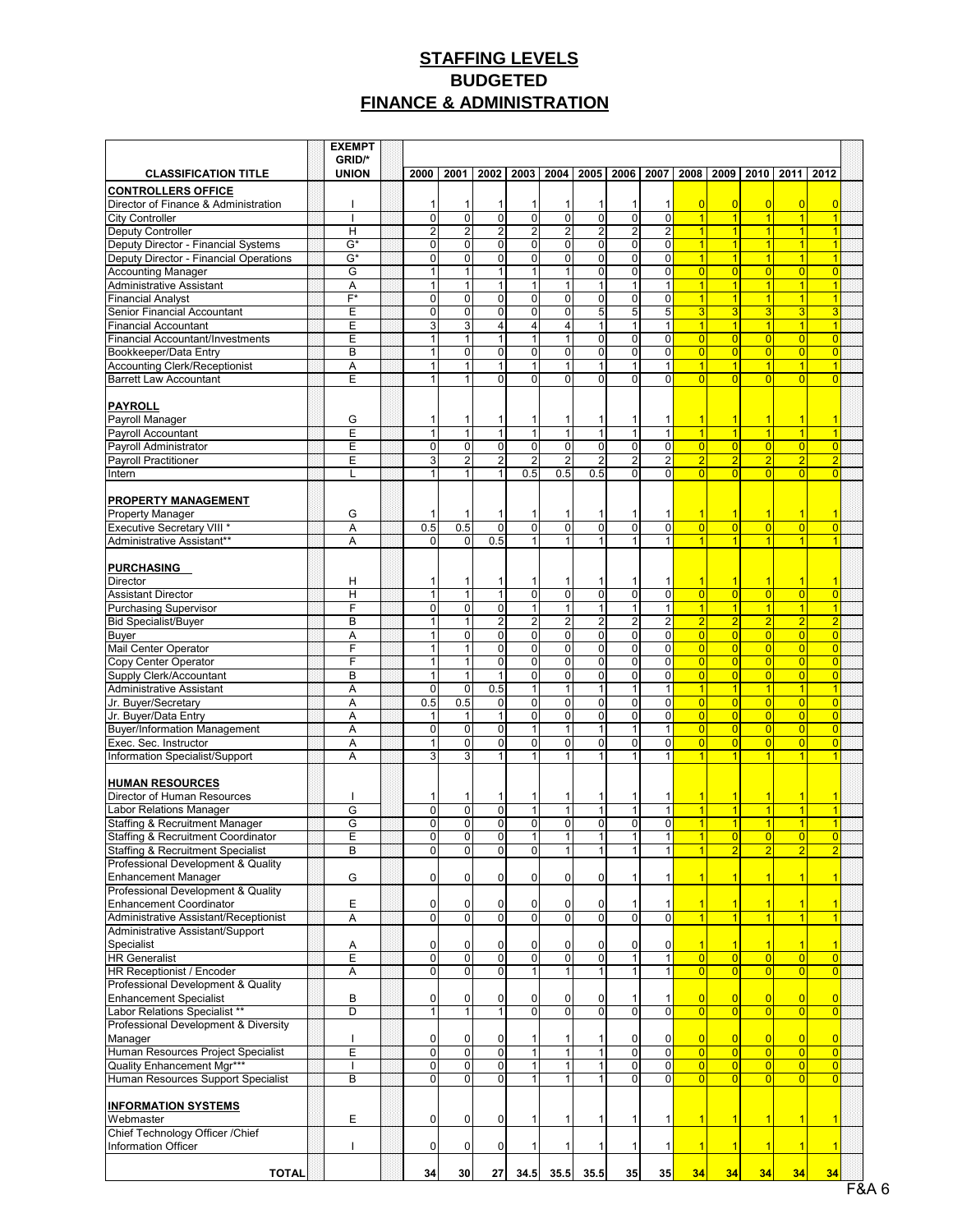# BENEFITS ADMINISTRATION

#### Mission Statement

The mission of Benefits Administration is to promote the health and well-being of City employees, retirees, and their families, by providing excellent customer service through the administration of City benefits programs.

Benefits Administration is part of the Human Resources Department. This allows Benefits Administration to partner with the Human Resources staff to promote a positive working environment and improve communications to all City employees and departments. Benefits Administration continues to work closely with the Controller's Office and the Payroll Department in many aspects that are necessary to administer City benefits programs.

## Goals and Objectives

The goals for Benefits Administration are:

- Provide excellent customer service to employees, retirees and their dependents.
- Act as a liaison between providers, and employees and retirees, to resolve benefits issues.
- Review benefit programs and make recommendations for change and/or improvement.
- Maintain accurate records of employees and retirees relating to: health insurance, COBRA administration, life insurance, long-term disability, short-term disability, flexible spending accounts, and FMLA.
- Monitor provider billings to detect errors and contain costs.
- Continue to maintain and develop the Flexible Spending Account program in order to save employees and the City of Fort Wayne on taxable income. Flexible Spending Accounts are tax-favored accounts that allow employees to set aside money pretax for eligible Medical and Dependent Care costs. Claims are processed through the Benefits office and reimbursed on employee payroll checks biweekly. As an employer, the City of Fort Wayne saves on every dollar that passes through the Flex program by reducing its FICA liability.
- Develop and implement wellness programs for employees, retirees and their families, to improve the quality of life of these individuals and mitigate benefit costs, including but not limited to annual Health Fairs, monthly wellness seminars and a Smoking Cessation Program.
- Develop, maintain and comply with a benefits administration procedure manual.
- Develop and maintain good working relationships with benefit providers, HR Department, Payroll Department, Controller's Office and departmental payroll clerks in order to foster cooperation and provide good customer service to employees, retirees and family members.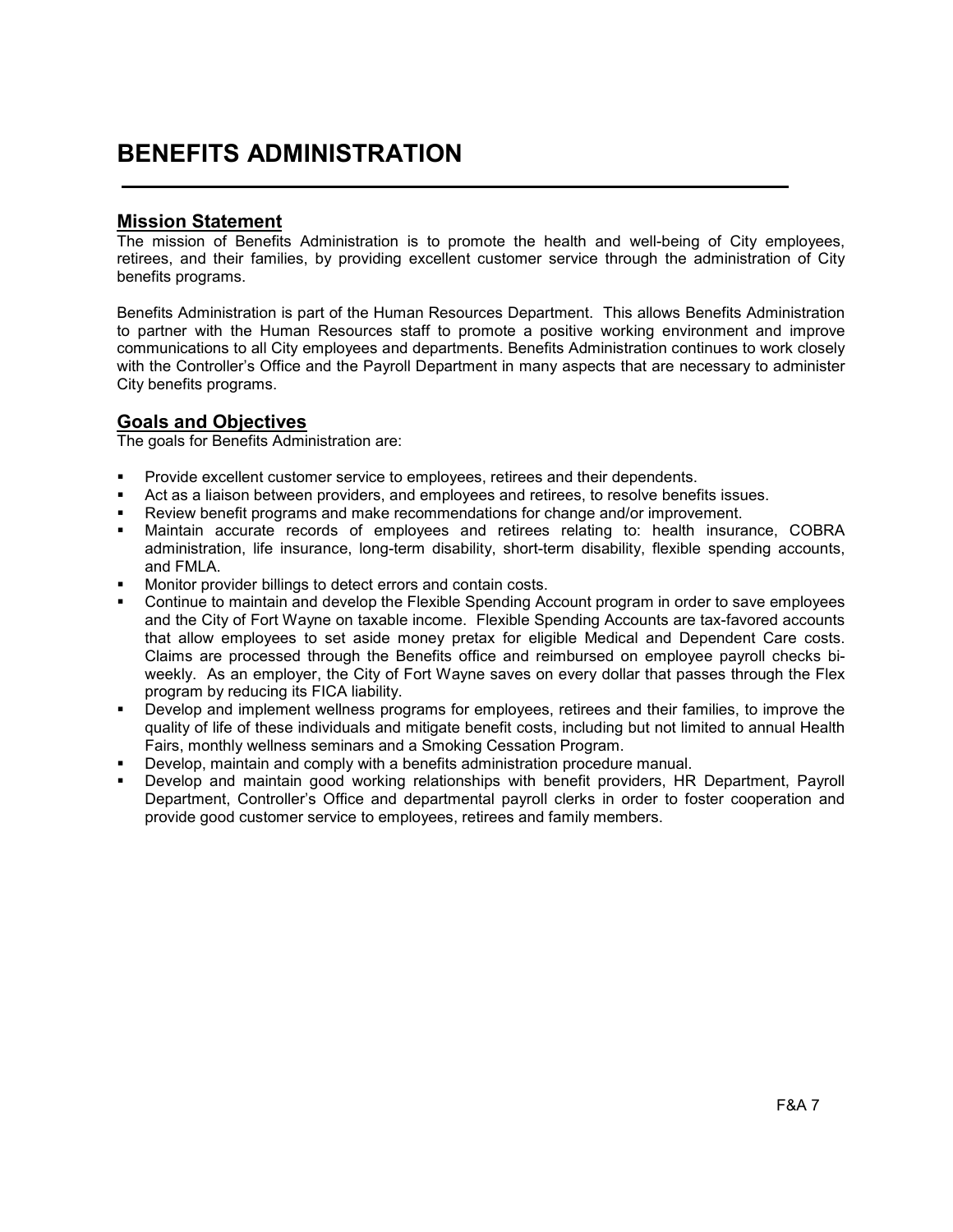## BENEFITS - GROUP HEALTH INSURANCE Dept # 403-002-BENF

| <b>2008 BUDGET COMPARISON</b> | 2006<br><b>ACTUAL</b> |                         | 2007<br><b>APPROVED</b><br>THRU 06/30/07 |      | 2008<br><b>SUBMITTED</b> |     | \$ INCREASE<br>(DECREASE)<br>FROM 2007 APPR<br><b>TO 2008</b> | % CHANGE<br>FROM 2007 APPR<br>TO 2008 |
|-------------------------------|-----------------------|-------------------------|------------------------------------------|------|--------------------------|-----|---------------------------------------------------------------|---------------------------------------|
| 4111 WAGES-REG                | \$<br>89,543          | \$                      | 92,228                                   | \$   | 94,995                   | -\$ | 2,767                                                         |                                       |
| 4115 PARTTIME                 | 3,227                 |                         | 3,200                                    |      | 3,200                    |     |                                                               |                                       |
| <b>TOTAL WAGES</b>            | 92,770                |                         | 95,428                                   |      | 98,195                   | -\$ | 2,767                                                         | 2.90%                                 |
| 4131 PERF<br>4132 FICA        | 4,925                 |                         | 5,764                                    |      | 6,650                    |     | 885                                                           |                                       |
| 4134 GROUP HEALTH INSUR       | 6,249<br>15,700       |                         | 7,300<br>17,000                          |      | 7,512<br>18,000          |     | 212<br>1,000                                                  |                                       |
| 4136 UNEMPLOYMENT             | 45                    |                         | 95                                       |      | 98                       |     | 3                                                             |                                       |
| 4137 WORKERS COMP             | 194                   |                         | 156                                      |      | 156                      |     |                                                               |                                       |
| 413A PERF/FRINGE              | 2,686                 |                         | 2,767                                    |      | 2,850                    |     | 83                                                            |                                       |
| <b>TOTAL 4100</b>             | \$<br>122,569         | \$                      | 128,511                                  | \$   | 133,461                  | \$  | 4,950                                                         | 3.85%                                 |
|                               |                       |                         |                                          |      |                          |     |                                                               |                                       |
| 4219 OTHR OFFC SUPPL          | \$<br>965             | \$                      | 1,200                                    | \$   | 1,200                    | \$  |                                                               |                                       |
| 4231 GASOLINE                 | 27                    |                         |                                          |      | $\overline{\phantom{a}}$ |     |                                                               |                                       |
| 4299 OTHR MATERIALS           | (467)                 |                         | 900                                      |      | 900                      |     |                                                               |                                       |
| <b>TOTAL 4200</b>             | \$<br>525             | \$                      | 2,100                                    | \$   | 2,100                    | \$  | $\blacksquare$                                                | ٠                                     |
| 4311 LEGAL SRVCS              | \$<br>338             | \$                      |                                          | \$   | $\overline{\phantom{a}}$ | \$  |                                                               |                                       |
| 4314 CONSULTING SERVICE       | 8,865                 |                         |                                          |      |                          |     |                                                               |                                       |
| 431K SEMINAR FEES             | 2,328                 |                         | 2,000                                    |      | 2,000                    |     |                                                               |                                       |
| 4322 POSTAGE                  | 1,493                 |                         | 1,800                                    |      | 2,200                    |     | 400                                                           |                                       |
| 4323 TELEPHONE                | 751                   |                         | 715                                      |      | 780                      |     | 65                                                            |                                       |
| 4324 TRAVEL                   | 1,198                 |                         | 600                                      |      | 2,000                    |     | 1,400                                                         |                                       |
| 432L LONG DISTANCE            | 17                    |                         | 60                                       |      | 60                       |     |                                                               |                                       |
| 4331 PRINTING                 | 59                    |                         | 775                                      |      | 3,250                    |     | 2,475                                                         |                                       |
| 4342 LIABILITY INSUR          | 72                    |                         | 72                                       |      | 111                      |     | 39                                                            |                                       |
| 4343 OFCL/CRIME BOND          | 10                    |                         | 10                                       |      | 10                       |     |                                                               |                                       |
| 4369 CONT SRVCS               | 11,986                |                         | 17,000                                   |      | 44,000                   |     | 27,000                                                        |                                       |
| 4374 OTHR EQ RENT             | 1,164                 |                         | 1,260                                    |      | 1,260                    |     |                                                               |                                       |
| 4391 SUBS & DUES              | 419                   |                         | 800                                      |      | 800                      |     |                                                               |                                       |
| <b>TOTAL 4300</b>             | \$<br>28,700          | \$                      | 25,092                                   | - \$ | 56,471                   | \$  | 31,379                                                        | 125.06%                               |
| 4443 PUR OFFC EQUP            | \$                    | \$                      |                                          | \$   | 250                      | \$  | 250                                                           |                                       |
| <b>TOTAL 4400</b>             | \$<br>$\blacksquare$  | $\overline{\mathbf{s}}$ | $\mathbf{r}$                             | \$   | 250                      | \$  | 250                                                           | 100.00%                               |
| <b>TOTAL EXPENSES</b>         | \$<br>151,794         | \$                      | 155,703                                  | \$   | 192,282                  | \$  | 36,579                                                        | 23.49%                                |
|                               |                       |                         |                                          |      |                          |     |                                                               |                                       |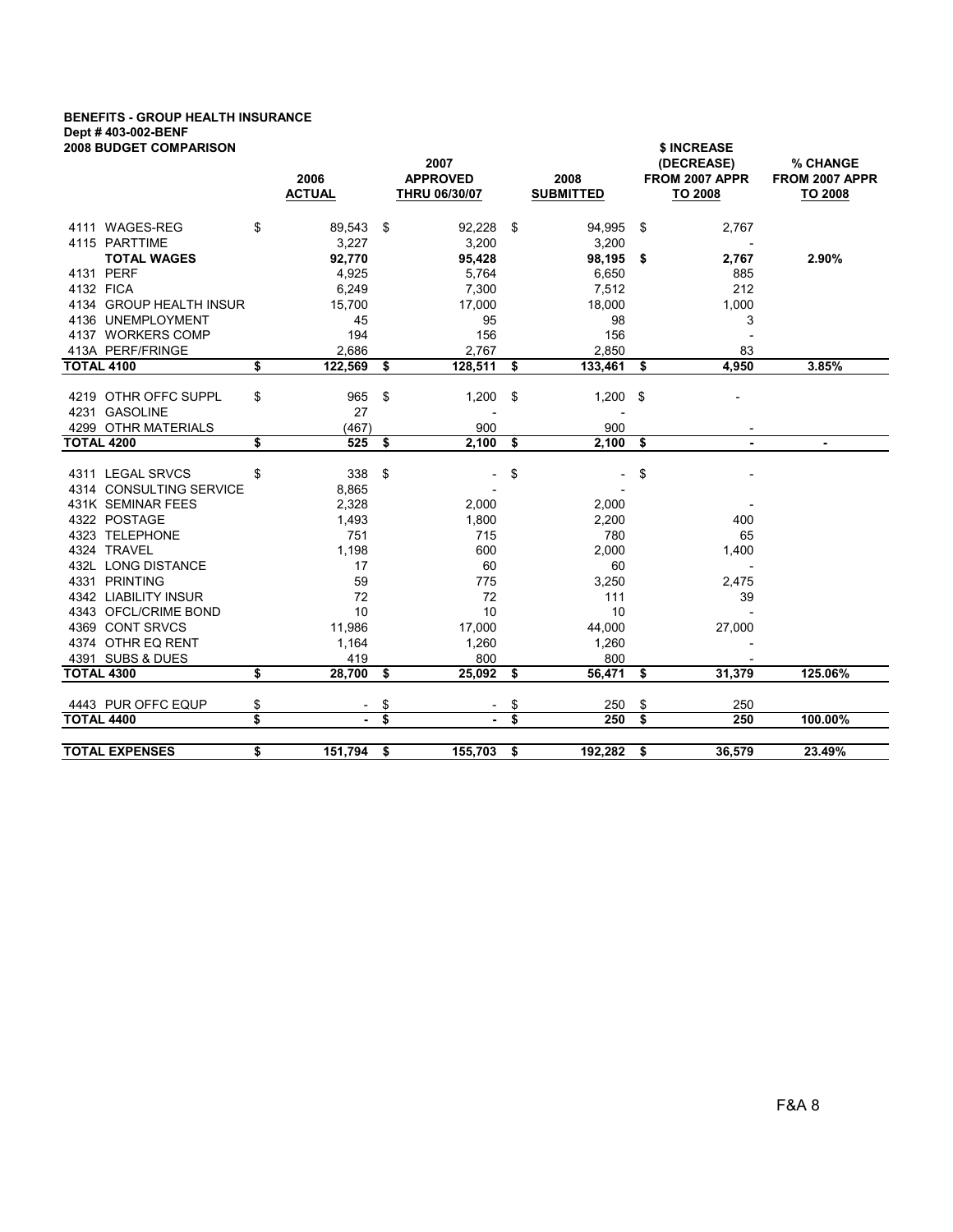| Benefits 2008-2012 Capital Improvement Program |                                               |                                                     |                                      |                        |                         |                                    |       |  |  |  |  |
|------------------------------------------------|-----------------------------------------------|-----------------------------------------------------|--------------------------------------|------------------------|-------------------------|------------------------------------|-------|--|--|--|--|
|                                                | <b>FUNDING SOURCE CODE:</b>                   | <b>GRP-Grant Pending</b>                            |                                      |                        | PT-Property Tax         |                                    |       |  |  |  |  |
|                                                | <b>CC-Cumulative Capital Fund</b>             | LE-Lease                                            |                                      |                        | <b>RB-Revenue Bond</b>  |                                    |       |  |  |  |  |
|                                                | <b>CDBG-Community Development Block Grant</b> |                                                     | InfraBd-Infrastructure Bond          | <b>ST-State Source</b> |                         |                                    |       |  |  |  |  |
|                                                | CEDIT-Co. Economic Development Income Tax     |                                                     | <b>LRS-Local Roads &amp; Streets</b> |                        | <b>SU-Sewer Utility</b> |                                    |       |  |  |  |  |
|                                                | <b>CO-County Source</b>                       | MISC-Miscellaneous                                  |                                      |                        | SWU-Stormwater Utility  |                                    |       |  |  |  |  |
|                                                | FED-Federal Source                            |                                                     | MVH-Motor Vehicle Highway            |                        |                         | <b>TIF-Tax Increment Financing</b> |       |  |  |  |  |
|                                                | <b>GOB-General Obligation Bond</b>            | PCBF-Park Cumulative Bldg. Fund<br>UF-User Fee      |                                      |                        |                         |                                    |       |  |  |  |  |
|                                                | <b>GRA-Grant Approved</b>                     | <b>PS-Private Source</b><br><b>WU-Water Utility</b> |                                      |                        |                         |                                    |       |  |  |  |  |
| Item#                                          | <b>Project Title &amp; Description</b>        | <b>Funding</b>                                      |                                      |                        | <b>Expenditure</b>      |                                    |       |  |  |  |  |
|                                                |                                               | <b>Source</b>                                       | 2008                                 | 2009                   | 2010                    | 2011                               | 2012  |  |  |  |  |
|                                                | <b>Computers</b>                              | <b>MISC</b>                                         | $\overline{\phantom{a}}$             | -                      |                         | $\overline{\phantom{0}}$           |       |  |  |  |  |
|                                                | <b>Printers</b>                               | <b>MISC</b>                                         | $\overline{\phantom{0}}$             | 900                    |                         |                                    | 1,000 |  |  |  |  |
|                                                | Office Chair                                  | <b>MISC</b>                                         | 250                                  | -                      |                         | $\overline{\phantom{a}}$           |       |  |  |  |  |
| <b>TOTAL</b>                                   |                                               |                                                     | 250                                  | 900                    | $\blacksquare$          | $\blacksquare$                     | 1,000 |  |  |  |  |

1. Replacement of computers: computers to be replaced according to City guidelines

2. Replacement of printer: printers to be replaced according to City guidelines.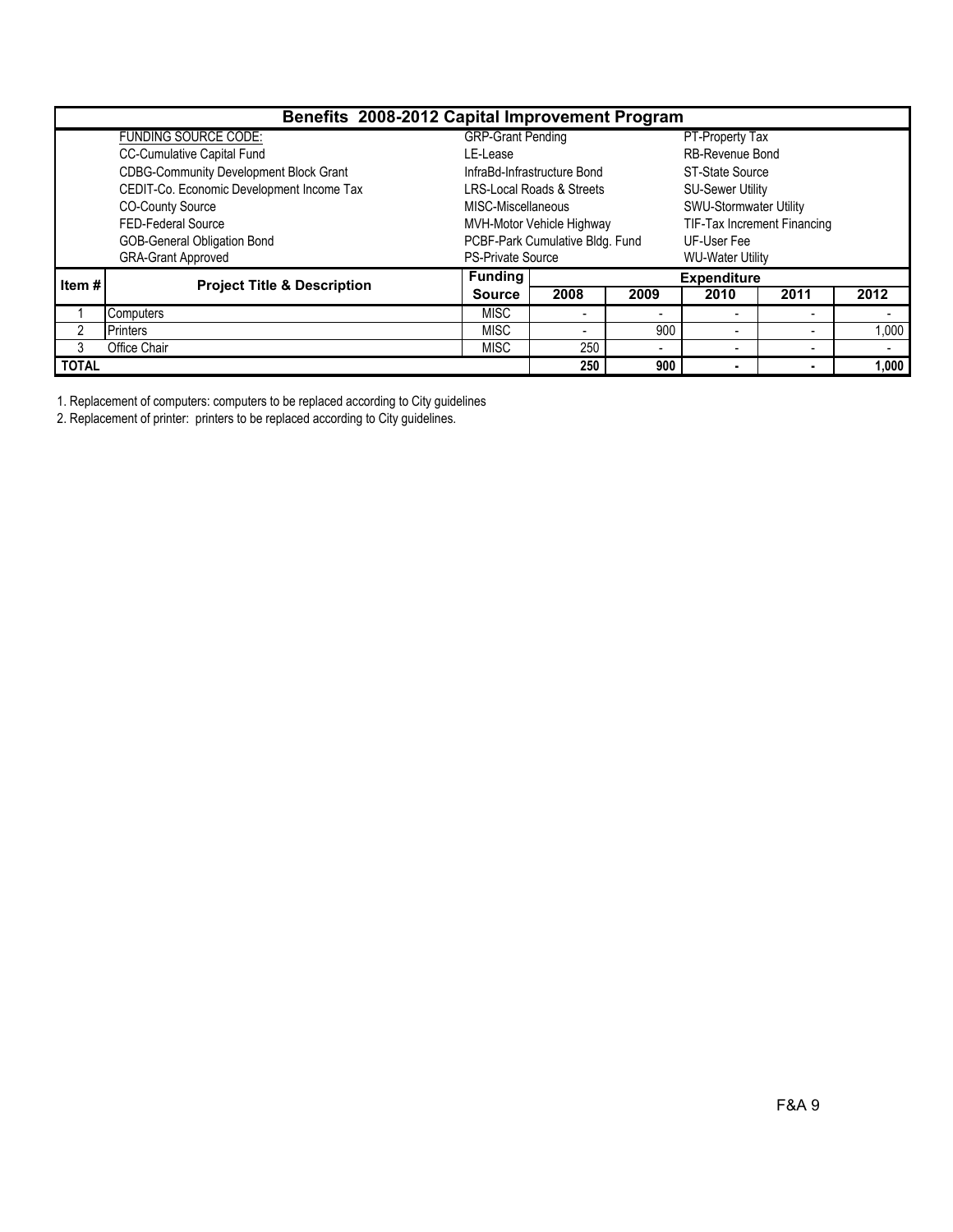## **STAFFING LEVELS** BENEFITS ADMINISTRATION **BUDGETED**

|                                               | <b>EXEMPT</b><br>GRID/ |      |      |      |      |      |      |      |      |      |      |      |      |      |  |
|-----------------------------------------------|------------------------|------|------|------|------|------|------|------|------|------|------|------|------|------|--|
| <b>CLASSIFICATION TITLE</b>                   | <b>UNION</b>           | 2000 | 2001 | 2002 | 2003 | 2004 | 2005 | 2006 | 2007 | 2008 | 2009 | 2010 | 2011 | 2012 |  |
| Benefits & Employee Communications<br>Manager | G                      |      |      |      |      |      |      |      |      |      |      |      |      |      |  |
| Benefits & Wellness Specialist                | B                      |      |      | 0.81 |      |      |      |      |      |      |      |      |      |      |  |
| <b>TOTALI</b>                                 |                        |      |      | 1.8  |      |      |      |      |      |      |      |      |      |      |  |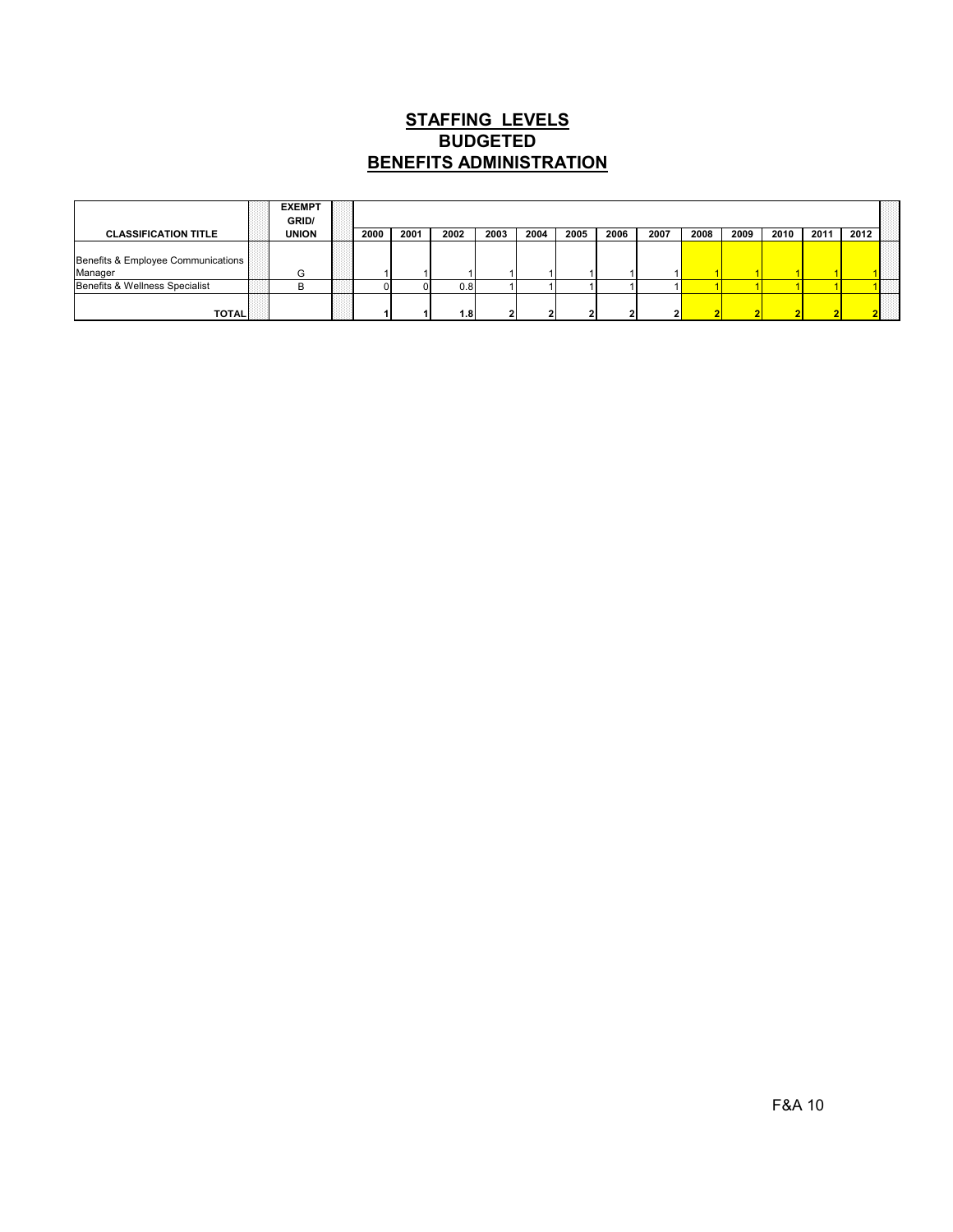# CABLE FUND

#### Mission Statement

The primary purpose of the cable fund is to enhance public, educational, and government access television within the City of Fort Wayne, through the effective use of cable television franchise fee receipts.

- 1. Effectively and efficiently administer the grant program.
- 2. Continually monitor the cable provider's compliance with the franchise agreement.
- 3. Respond to citizen complaints regarding cable television service and resolve any cable television issues as quickly and equitably as possible.

#### General Information

These budgets represent 40% of the franchise fee revenues collected by Comcast Cablevision and Verizon. The balance of the franchise receipts are deposited into the General Fund and used to offset other City non-cable related operating expenses. During year 2008, it is anticipated that \$796,472 will be receipted to the Cable Fund and \$1,194,708 will be receipted to the General Fund. Franchise fee based disbursements from the Cable Fund are allocated based on a formula, as established by ordinance G-27-95.

The Cable Fund supports the four programs detailed below.

Access Originator grants: General ordinance G-27-95 stipulates that 80% of the cable franchise fees receipted to the Cable Fund be disbursed, as recommended by the Cable Fund Access Board, to the four access channel originators in our community: college access television, operated by Indiana University/Purdue University; public access Channel 55 and Channel 57, operated by the Allen County Public Library; government access Channel 58, managed by the City of Fort Wayne with daily operations subcontracted to the Allen County Public Library; and educational access Channel 54, operated by Fort Wayne Community Schools. For 2008, it is estimated and budgeted (166-006-ACTR) that each access originator will receive \$159,294, for a total program budget of \$637,176 dollars.

Non-access originator grants: G-27-95 also specifies that 10% of franchise fees receipted to the Cable Fund be available as grants to not-for-profit organizations located within Fort Wayne that do not originate an access station, for the purpose of enhancing local access. These grants can be used in a variety of ways, as long as it relates to access television and/or enhancing public access. These grants can be used to reimburse personnel expenses, overhead costs, production costs, operation expenses, and equipment expenses. For 2008, \$79,648 has been budgeted (166-006-NFPG) for these grants.

City administrative expenses: The remaining 10% of franchise fees receipted to the Cable Fund are used to offset administrative expenses related to the grant program, cable television franchising issues, and information dissemination. For 2008, \$15,000 has been budgeted for contracted services related to information dissemination; \$3,500 has been budgeted for supplies, advertising, copy costs, hardware and software; \$11,000 has been budgeted for seminars and fees. An operating transfer of \$45,000 has been budgeted to reimburse the General Fund salary expenses associated with the administration of the Cable Fund and associated with web maintenance activities. Total program expenses are anticipated to be \$74,500 dollars.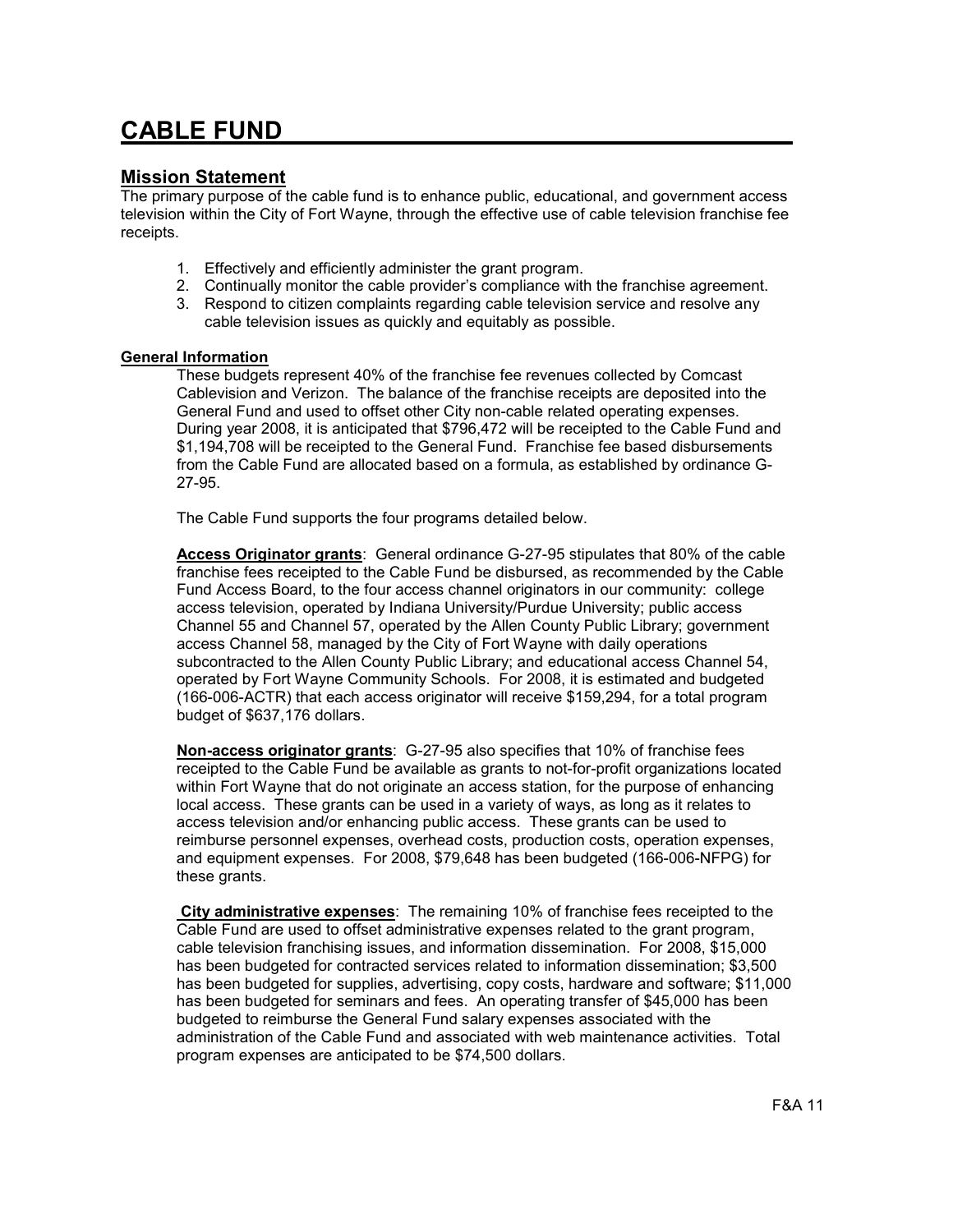#### CABLE Dept # 166-006 2008 BUDGET COMPARISON

|                                                                                                                                                                      |          | 2006<br><b>ACTUAL</b>                          |          | 2007<br><b>APPROVED</b><br><b>THRU 6/30/07</b>                       |               | 2008<br><b>SUBMITTED</b>                                                  |          | \$ INCREASE<br>(DECREASE)<br>FROM 2007 APPR<br>TO 2008 | % CHANGE<br>FROM 2007 APPR<br>TO 2008 |
|----------------------------------------------------------------------------------------------------------------------------------------------------------------------|----------|------------------------------------------------|----------|----------------------------------------------------------------------|---------------|---------------------------------------------------------------------------|----------|--------------------------------------------------------|---------------------------------------|
| OTHR OFFC SUPPL<br>4219<br>OTHR MTLS<br>4299                                                                                                                         | \$       | 800                                            | \$       | 600<br>400                                                           | $\mathfrak s$ | 400 \$<br>400                                                             |          | (200)                                                  |                                       |
| <b>TOTAL 4200</b>                                                                                                                                                    | \$       | 800                                            | \$       | 1,000                                                                | \$            | 800                                                                       | \$       | (200)                                                  | $-20.00\%$                            |
| 431K SEMINAR FEES<br>431S SFTWARE TRAIN<br>4324 TRAVEL<br>4332 PUB LEGAL<br><b>CONT SRVC</b><br>4369<br>4391<br>SUBS & DUES<br>4395 GRANTS-SUBS<br>439A OP TRANS OUT | \$       | 649<br>39<br>2,580<br>495<br>681,969<br>45.000 | \$       | 3,000<br>8,000<br>2,000<br>400<br>40,000<br>500<br>687,848<br>45,000 | \$            | $3,000$ \$<br>8,000<br>2,000<br>200<br>15,000<br>500<br>716,824<br>45,000 |          | (200)<br>(25,000)<br>28,976                            |                                       |
| <b>TOTAL 4300</b>                                                                                                                                                    | \$       | 730,732                                        | \$       | 786,748                                                              | S             | 790,524                                                                   | \$       | 3,776                                                  | 0.48%                                 |
| 4444 PUR OTHR EQP<br><b>TOTAL 4400</b>                                                                                                                               | \$<br>\$ |                                                | \$<br>\$ |                                                                      | \$<br>\$      | ٠                                                                         | \$<br>\$ | ٠                                                      | ٠                                     |
| <b>TOTAL EXPENSES</b>                                                                                                                                                | \$       | 731,532                                        | \$       | 787,748                                                              | \$            | 791,324                                                                   | \$       | 3,576                                                  | 0.45%                                 |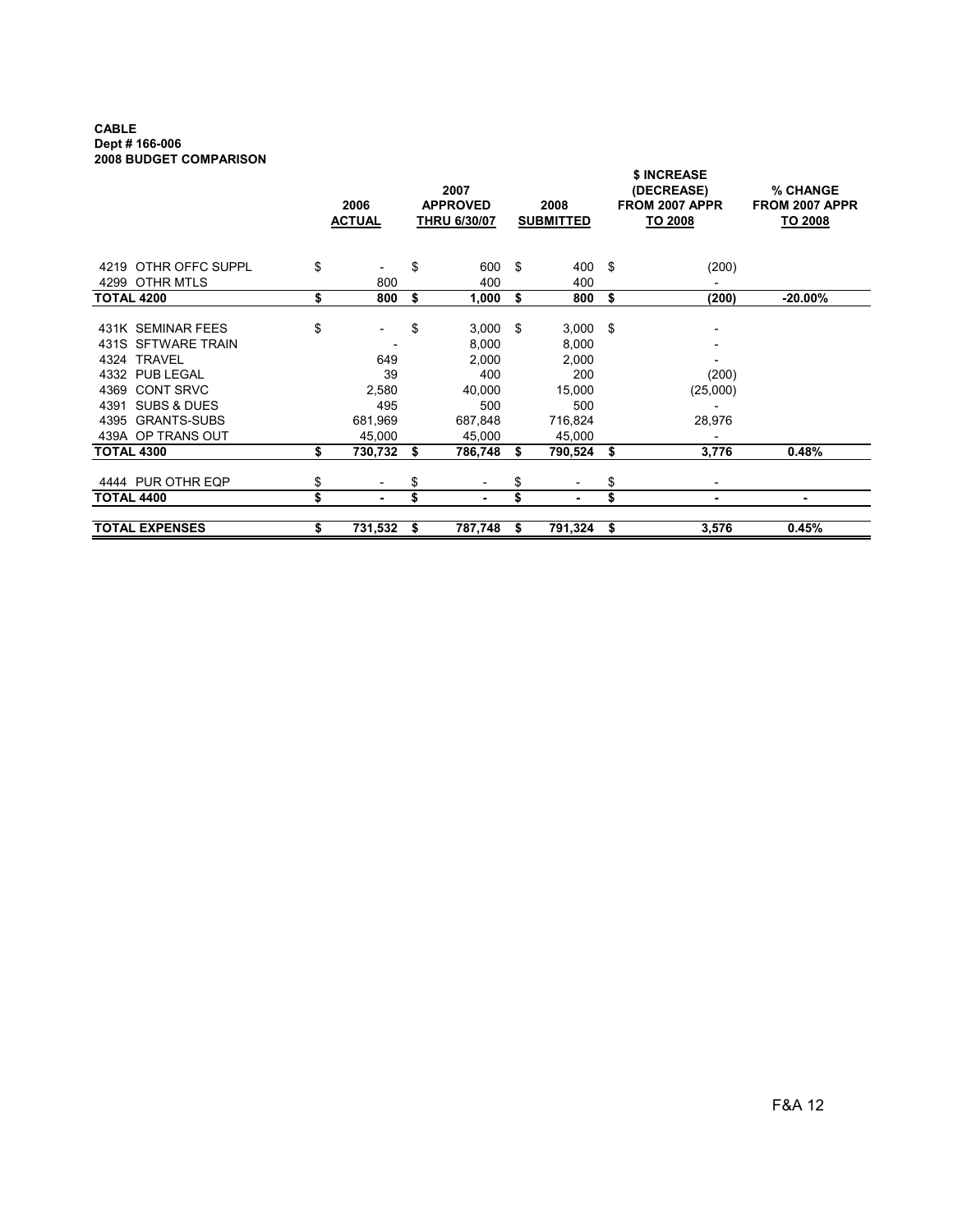The City of Fort Wayne is self-insured for General, Auto and Professional Police Liabilities. An ordinance was passed in July 1989 establishing the self-insurance fund for General, Auto and Professional Police Liabilities. An additional ordinance was passed in July 1991 establishing the Workers' Compensation Fund. All functions budgeted for the Risk Management Department are paid from this fund. Risk Management will be comprised of five people. Third party expenses for actuarial costs, attorney fees and administrative costs for the program, claims processing and loss-control engineering are budgeted through the fund.

In addition, Risk Management monitors all other insurance policies for the city of Fort Wayne.

## Goals and Objectives

The focus of Risk Management will continue to be Safety. Regular participation by employees within their departments on all safety-related issues through safety meetings, training and awareness will be the goal. Continuing to strive, through training and safety education, the prevention of workplace accidents and injuries is our objective. Development of safety training classes to specific exposure areas as well as compliance with OSHA mandated training, working with departments in reviewing injuries and implementation of preventative methods to reduce injuries, and ongoing accident review to lesson both cost and liability will also be the goals of the department.

Risk Management will provide each department with the resources and direction to ensure the financial stability, proper training, and safe operation of the City of Fort Wayne. We will strive to promote fiscal responsibility and to minimize potential liability risks. To this end Risk Managements Safety staff will lead the Safety BEST group for the City, and will champion the Voluntary Protection Program as the first municipality in Indiana to do so under the guidance of IOSHA.

The Risk Management Department will continue funding the General, Auto, Professional Police, Workers' Compensation and Hurt on Duty Liability Reserves under a comprehensive risk management program. Through employee safety training, safety meetings, accident investigations, safety inspections, and a sound loss control program, efforts will continue in reducing liability claims.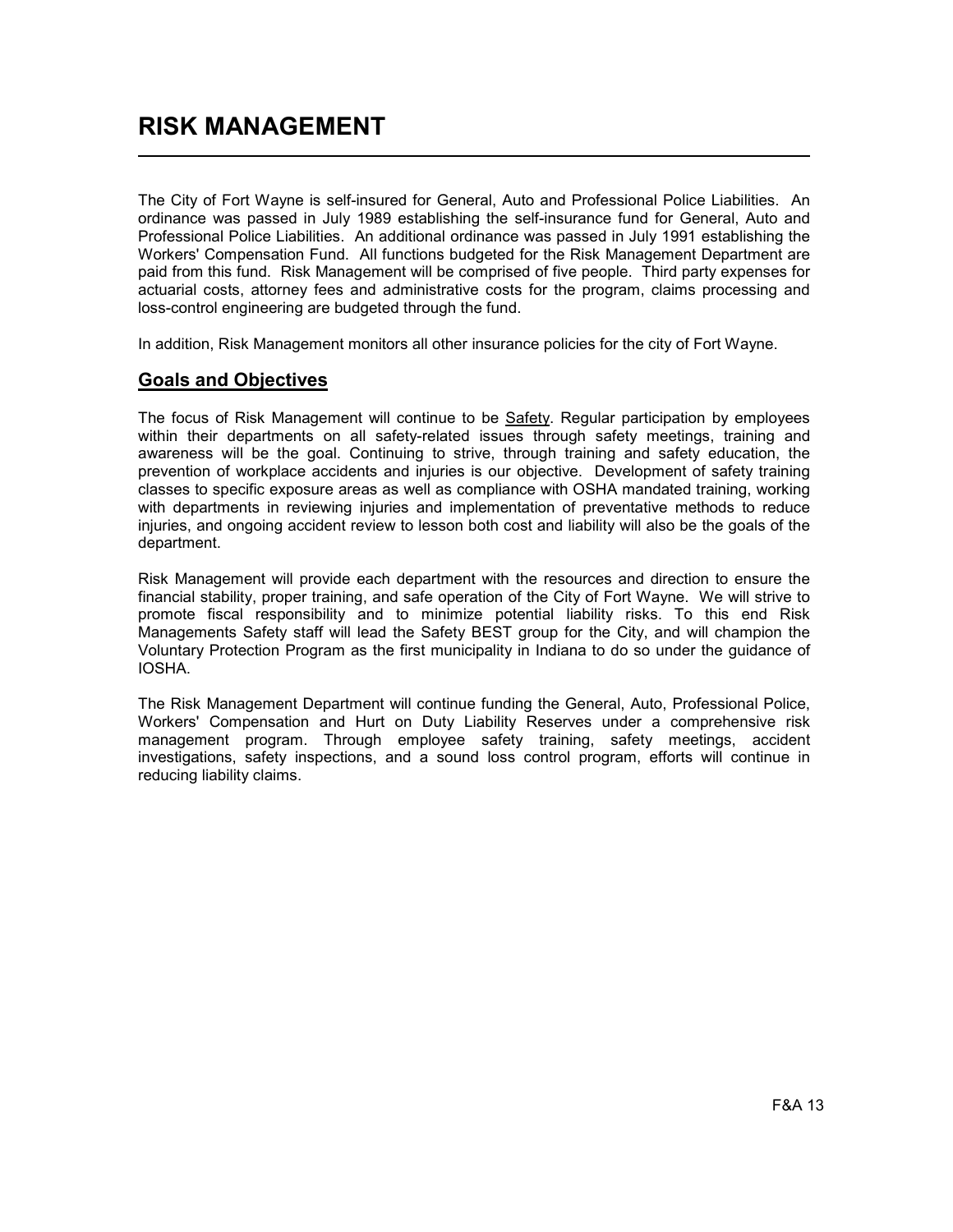#### SELF INSURANCE-LIABILITY Dept # 404-404-SELF 2008 BUDGET COMPARISON

|                                        | 2006             | 2007<br><b>APPROVED</b> | 2008               |                      | \$ INCREASE<br>(DECREASE)<br>FROM 2007 APPR | % CHANGE<br>FROM 2007 APPR |
|----------------------------------------|------------------|-------------------------|--------------------|----------------------|---------------------------------------------|----------------------------|
|                                        | <b>ACTUAL</b>    | <b>THRU 06/30/07</b>    | <b>SUBMITTED</b>   |                      | T0 2008                                     | T0 2008                    |
| 4111 WAGES-REG                         | \$<br>130,952    | \$<br>133,073           | \$<br>137,930      | -\$                  | 4,857                                       |                            |
| 4115 PARTTIME                          |                  | 2,388                   |                    |                      | (2,388)                                     |                            |
| <b>TOTAL WAGES</b>                     | \$<br>130,952    | \$<br>135,461           | \$<br>137,930      | - \$                 | 2,469                                       | 1.82%                      |
| 4131 PERF                              | 6,916            | 8,317                   | 9,655              |                      | 1,338                                       |                            |
| <b>4132 FICA</b>                       | 9,956            | 10,363                  | 10,552             |                      | 189                                         |                            |
| 4134 GRP INS                           | 19,625           | 25,500                  | 27,000             |                      | 1,500                                       |                            |
| 4136 UNEMPLOYMENT                      | 54               | 135                     | 138                |                      | 2                                           |                            |
| 4137 WORKERS COMP                      | 113              | 900                     | 898                |                      | (2)                                         |                            |
| 413A PERF/FRINGE                       | 3,772            | 3,992                   | 4,138              |                      | 146                                         |                            |
| 413R RETIREE HEALTH                    | 7,848            |                         |                    |                      |                                             |                            |
| 4161 STLMT/SEVRNC                      |                  |                         |                    |                      |                                             |                            |
| <b>TOTAL 4100</b>                      | \$<br>179,236    | \$<br>184,668           | \$<br>190,311      | \$                   | 5,642                                       | 3.06%                      |
|                                        |                  |                         |                    |                      |                                             |                            |
| 4212 STATIONARY/FORMS                  | \$<br>36         | \$<br>185               | \$<br>185          | -\$                  |                                             |                            |
| 4214 SAFETY ITEMS                      | 1,498            | 1,500                   |                    |                      | (1,500)                                     |                            |
| 4219 OTHR OFFC SUPPL                   | 3,480            | 2,000                   | 2,000              |                      |                                             |                            |
| <b>TOTAL 4200</b>                      | \$<br>$5,014$ \$ | 3,685                   | \$<br>2,185        | $\overline{\bullet}$ | (1,500)                                     | $-40.71%$                  |
| 4311 LEGAL SRVCS                       | \$<br>723,112    | \$<br>400,000           | \$<br>700,000 \$   |                      | 300,000                                     |                            |
| 4314 CONSULT SRVCS                     | 70,703           | 50,455                  | 50,455             |                      |                                             |                            |
|                                        |                  |                         |                    |                      |                                             |                            |
|                                        |                  |                         |                    |                      |                                             |                            |
| 431K SEMINAR FEES                      | 778              | 1,000                   | 1,000              |                      |                                             |                            |
| 431S SOFTWARE TRAIN                    | 294              | 360                     | 360                |                      |                                             |                            |
| 4322 POSTAGE                           | 680              | 720                     | 720                |                      |                                             |                            |
| 4323 TELEPHONE                         | 762              | 780                     | 780                |                      |                                             |                            |
| 4326 MILEAGE                           | 57               |                         |                    |                      |                                             |                            |
| 432C CELL PHONE                        | 82               |                         |                    |                      |                                             |                            |
| 4342 LIABILITY INSUR                   | 72               | 84                      | 167                |                      | 83                                          |                            |
| 4343 OFCL/CRIME BOND                   | 10               | 10                      | 15                 |                      | 5                                           |                            |
| 4391 SUBS & DUES                       | 804              | 905                     | 905                |                      |                                             |                            |
| <b>TOTAL 4300</b>                      | \$<br>797,354    | \$<br>454,314           | \$<br>754,402      | - \$                 | 300,088                                     | 66.05%                     |
|                                        | \$               |                         |                    |                      |                                             |                            |
| 4443 PUR OFFC EQP                      | 980              | \$<br>500               | \$<br>1,050<br>500 | \$                   | 550<br>500                                  |                            |
| 4445 PUR COMPUTER<br><b>TOTAL 4400</b> | \$<br>980        | \$<br>500               | \$<br>1,550        | $\overline{\bullet}$ | 1,050                                       | 210.00%                    |
| <b>TOTAL EXPENSES</b>                  | \$<br>982,584    | \$<br>643,167           | \$<br>948,448      | \$                   | 305,280                                     | 47.47%                     |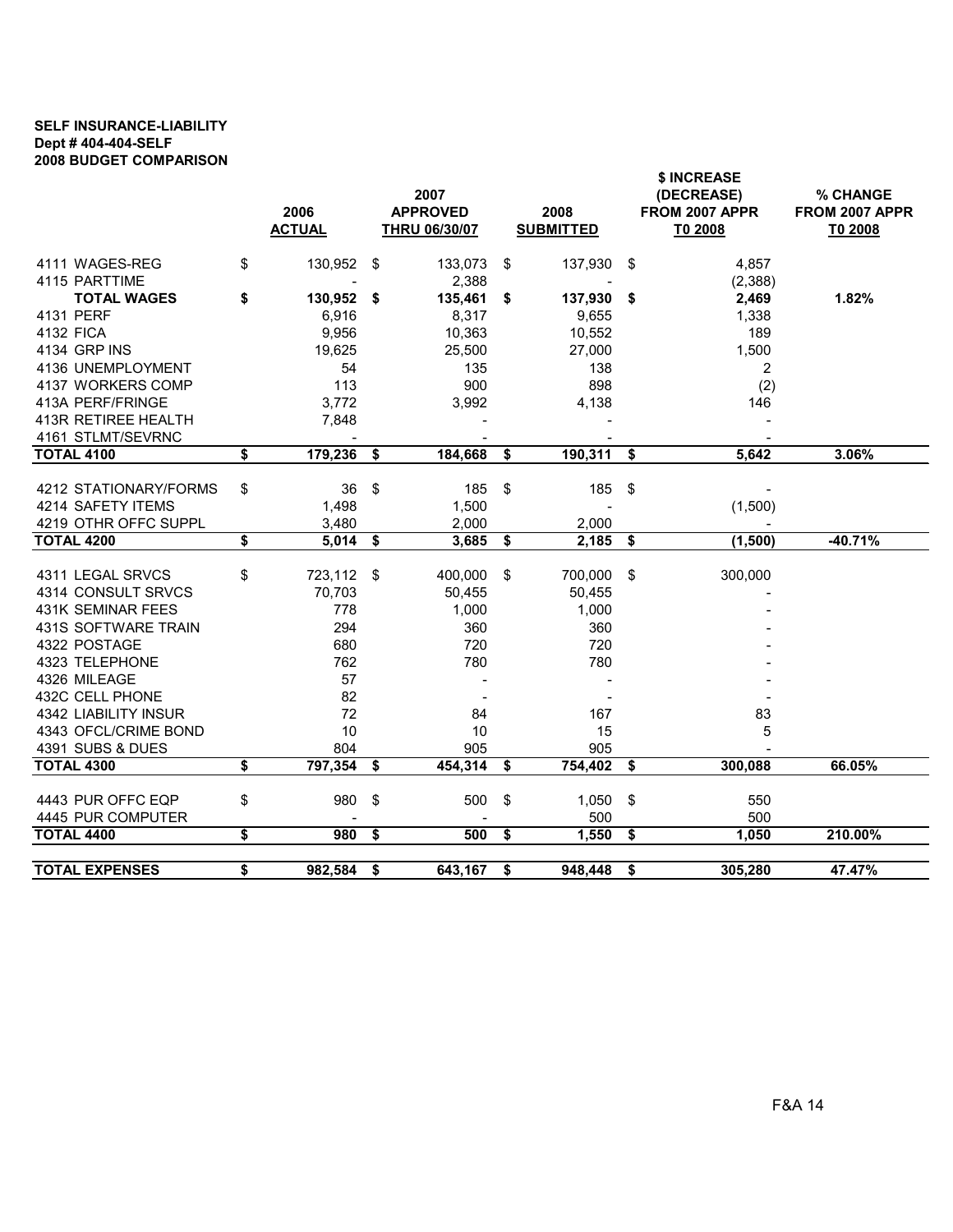## WORKERS COMPENSATION Dept # 405-405-WCOM

| <b>2008 BUDGET COMPARISON</b>                | 2006<br><b>ACTUAL</b> | 2007<br><b>APPROVED</b><br><b>THRU 06/30/07</b> | 2008<br><b>SUBMITTED</b> |     | \$ INCREASE<br>(DECREASE)<br>FROM 2007 APPR<br>TO 2008 | % CHANGE<br>FROM 2007 APPR<br>TO 2008 |
|----------------------------------------------|-----------------------|-------------------------------------------------|--------------------------|-----|--------------------------------------------------------|---------------------------------------|
| 4111 WAGES-REG                               | \$<br>59,757          | \$<br>82,455                                    | \$<br>84,269             | \$  | 1,814                                                  | 2.20%                                 |
| 4131 PERF                                    | 3,660                 | 5,153                                           | 5,899                    |     | 745                                                    |                                       |
| 4132 FICA                                    | 4,932                 | 6,308                                           | 6,447                    |     | 139                                                    |                                       |
| 4134 GROUP HEALTH INSUR                      | 19,625                | 17,000                                          | 18,000                   |     | 1,000                                                  |                                       |
| 4136 UNEMPLOYMENT                            | 54                    | 82                                              | 84                       |     | 2                                                      |                                       |
| 4137 WORKERS COMP                            | 180                   | 60                                              | 138                      |     | 78                                                     |                                       |
| 413A PERF/FRINGE                             | 1,996                 | 2,474                                           | 2,528                    |     | 54                                                     |                                       |
| 413R RETIREE HEALTH INSUR                    | 7,848                 | 8,496                                           | 9,000                    |     | 504                                                    |                                       |
| 4161 SETTLEMENT                              | 6,563                 |                                                 |                          |     |                                                        |                                       |
| <b>TOTAL 4100</b>                            | \$<br>104,615         | \$<br>122,029                                   | \$<br>126,365            | \$  | 4,336                                                  | 3.55%                                 |
| 4212 STATIONARY/FORMS                        | \$<br>54              | \$<br>350                                       | \$<br>350                | \$  |                                                        |                                       |
| 4214 SAFETY ITEMS                            | 1,430                 | 1,500                                           | 7,000                    |     | 5,500                                                  |                                       |
| 4219 OTHER OFFICE SUPPLIES                   | 2,135                 | 2,000                                           | 2,000                    |     |                                                        |                                       |
| 4231 GASOLINE                                | 392                   | 1,200                                           | 1,200                    |     |                                                        |                                       |
| <b>TOTAL 4200</b>                            | \$<br>4,011           | \$<br>5,050                                     | \$<br>10,550             | \$  | 5,500                                                  | 108.91%                               |
|                                              |                       |                                                 |                          |     |                                                        |                                       |
| 4312 MEDIC SERVICES<br>4314 CONSULT SERVICES | \$<br>31,339          | \$<br>37,000                                    | \$<br>37,000             | -\$ |                                                        |                                       |
| <b>431H BANK SERVICE</b>                     | 73,698                | 81,870                                          | 81,870                   |     |                                                        |                                       |
| <b>431K SEMINAR FEES</b>                     | 58<br>590             | 120                                             | 120                      |     |                                                        |                                       |
| 431S SOFTWARE TRAINING                       | 150                   | 1,000<br>360                                    | 1,000<br>360             |     |                                                        |                                       |
| 4322 POSTAGE                                 |                       |                                                 | 240                      |     |                                                        |                                       |
| 4323 TELEPHONE                               | 175<br>137            | 240<br>240                                      | 240                      |     |                                                        |                                       |
| 4324 TRAVEL                                  | 331                   | 400                                             | 400                      |     |                                                        |                                       |
| 4326 MILEAGE                                 | 254                   | 690                                             | 960                      |     | 270                                                    |                                       |
| 432C CELL PHONE                              | 94                    | 240                                             |                          |     |                                                        |                                       |
| 432L LONG DISTANCE                           | 60                    | 120                                             | 120                      |     | (240)                                                  |                                       |
| <b>4342 LIABILITY INSUR</b>                  | 72                    | 84                                              | 111                      |     | 27                                                     |                                       |
| 4343 OFCL/CRIME BOND                         | 80                    | 10                                              | 10                       |     | $\overline{\phantom{a}}$                               |                                       |
| 4345 AUTO INSUR                              | 102                   | 58                                              | 54                       |     | (4)                                                    |                                       |
| 436N GARAGE NON-TARGET                       | 3,335                 | 600                                             | 1,000                    |     | 400                                                    |                                       |
| 436T GARAGE TARGET                           | 1.176                 | 588                                             | 599                      |     | 11                                                     |                                       |
| 4377 CC BLD PKG                              |                       | 300                                             | 300                      |     |                                                        |                                       |
| 4391 SUBS & DUES                             | 860                   | 850                                             | 850                      |     |                                                        |                                       |
| 4392 LICENSES                                |                       | 100                                             | 100                      |     |                                                        |                                       |
| 4399 OTHER SERVICES                          | 70                    |                                                 |                          |     |                                                        |                                       |
| 439B MASTER LEASE                            | 1,921                 | 3,841                                           | 3,841                    |     |                                                        |                                       |
| <b>TOTAL 4300</b>                            | \$<br>114,502         | \$<br>128,711                                   | \$<br>129,175            | \$  | 464                                                    | 0.36%                                 |
| 4443 PUR OFFC EQP                            | \$                    | \$<br>1,100                                     | \$<br>1,000              | \$  | (100)                                                  |                                       |
| 4445 PUR COMPUTER                            |                       |                                                 | 600                      |     | 600                                                    |                                       |
| 4451 PUR OFFC FURN                           |                       |                                                 | 1,000                    |     | 1,000                                                  |                                       |
| <b>TOTAL 4400</b>                            | \$<br>$\blacksquare$  | \$<br>1,100                                     | \$<br>2,600              | \$  | 1,500                                                  | 136.36%                               |
|                                              |                       |                                                 |                          |     |                                                        |                                       |
| <b>TOTAL EXPENSES</b>                        | \$<br>223,128         | \$<br>256,890                                   | \$<br>268,690            | \$  | 11,800                                                 | 4.59%                                 |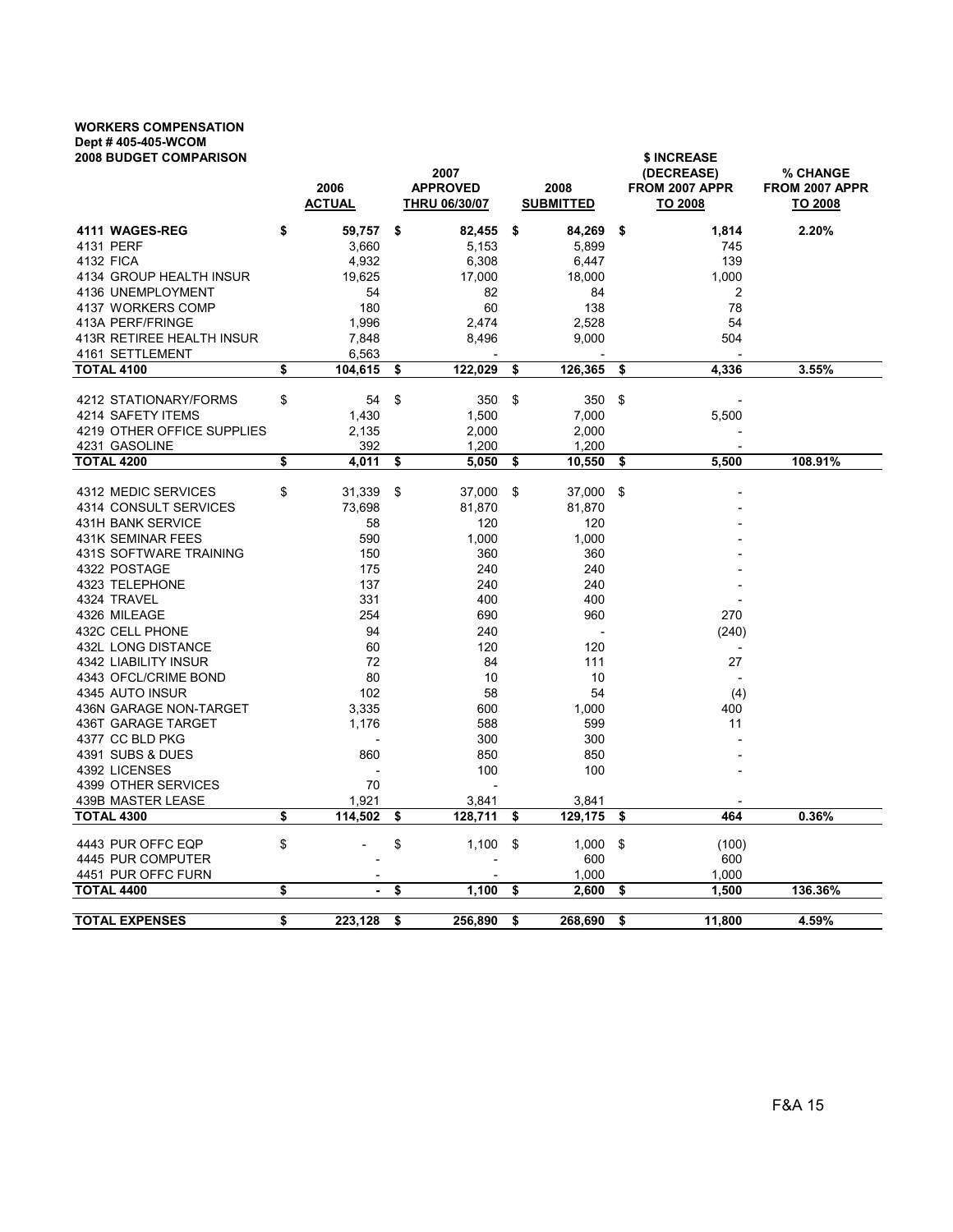|               |                                               | Self Insurance 2008-2012 Capital Improvement Program |                                 |                             |                        |      |      |  |  |
|---------------|-----------------------------------------------|------------------------------------------------------|---------------------------------|-----------------------------|------------------------|------|------|--|--|
|               | <b>FUNDING SOURCE CODE:</b>                   | <b>GRP-Grant Pending</b>                             |                                 | PT-Property Tax             |                        |      |      |  |  |
|               | <b>CC-Cumulative Capital Fund</b>             | LE-Lease                                             |                                 |                             | <b>RB-Revenue Bond</b> |      |      |  |  |
|               | <b>CDBG-Community Development Block Grant</b> |                                                      | InfraBd-Infrastructure Bond     |                             | <b>ST-State Source</b> |      |      |  |  |
|               | CEDIT-Co. Economic Development Income Tax     | <b>LRS-Local Roads &amp; Streets</b>                 |                                 | <b>SU-Sewer Utility</b>     |                        |      |      |  |  |
|               | <b>CO-County Source</b>                       | MISC-Miscellaneous                                   |                                 | SWU-Stormwater Utility      |                        |      |      |  |  |
|               | <b>FED-Federal Source</b>                     | MVH-Motor Vehicle Highway                            |                                 | TIF-Tax Increment Financing |                        |      |      |  |  |
|               | <b>GOB-General Obligation Bond</b>            |                                                      | PCBF-Park Cumulative Bldg. Fund |                             | UF-User Fee            |      |      |  |  |
|               | <b>GRA-Grant Approved</b>                     | <b>PS-Private Source</b>                             | <b>WU-Water Utility</b>         |                             |                        |      |      |  |  |
| Item $#$      | <b>Project Title &amp; Description</b>        | <b>Funding</b>                                       | <b>Expenditure</b>              |                             |                        |      |      |  |  |
|               |                                               | <b>Source</b>                                        | 2008                            | 2009                        | 2010                   | 2011 | 2012 |  |  |
|               | Purchase Computer                             | <b>MISC</b>                                          | 500                             | 1,000                       |                        |      |      |  |  |
| $\mathcal{P}$ | <b>Purchase Printer</b>                       | <b>MISC</b>                                          |                                 | 600                         |                        |      |      |  |  |
| 3             | Purchase Fax                                  | <b>MISC</b>                                          |                                 | 300                         |                        |      |      |  |  |
| 4             | Purchase Office Equipment                     | <b>MISC</b>                                          | 1,050                           |                             |                        |      |      |  |  |
| <b>TOTAL</b>  |                                               |                                                      | 1,550                           | 1,900                       |                        |      |      |  |  |

1. Replace computer for Safety Investigator

2. Replace printer for Safety Investigator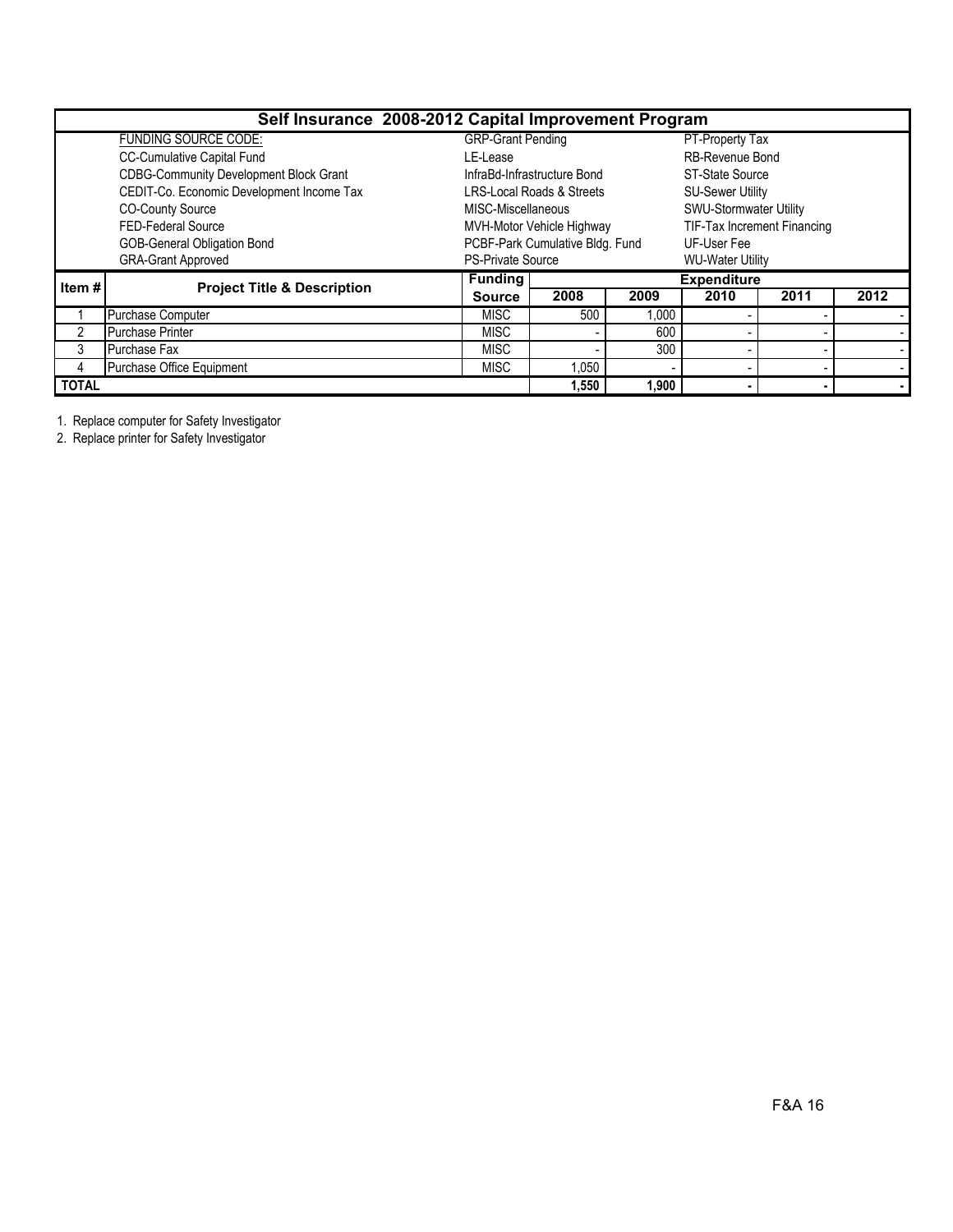|              | Workers Compensation 2008-2012 Capital Improvement Program |                          |                                  |      |                               |                          |      |  |  |  |
|--------------|------------------------------------------------------------|--------------------------|----------------------------------|------|-------------------------------|--------------------------|------|--|--|--|
|              | <b>FUNDING SOURCE CODE:</b>                                | <b>GRP-Grant Pending</b> |                                  |      | PT-Property Tax               |                          |      |  |  |  |
|              | <b>CC-Cumulative Capital Fund</b>                          | LE-Lease                 |                                  |      | <b>RB-Revenue Bond</b>        |                          |      |  |  |  |
|              | <b>CDBG-Community Development Block Grant</b>              |                          | InfraBd-Infrastructure Bond      |      | ST-State Source               |                          |      |  |  |  |
|              | CEDIT-Co. Economic Development Income Tax                  |                          | LRS-Local Roads & Streets        |      | <b>SU-Sewer Utility</b>       |                          |      |  |  |  |
|              | <b>CO-County Source</b>                                    | MISC-Miscellaneous       |                                  |      | <b>SWU-Stormwater Utility</b> |                          |      |  |  |  |
|              | <b>FED-Federal Source</b>                                  |                          | <b>MVH-Motor Vehicle Highway</b> |      | TIF-Tax Increment Financing   |                          |      |  |  |  |
|              | <b>GOB-General Obligation Bond</b>                         |                          | PCBF-Park Cumulative Bldg. Fund  |      | UF-User Fee                   |                          |      |  |  |  |
|              | <b>GRA-Grant Approved</b>                                  | <b>PS-Private Source</b> |                                  |      | <b>WU-Water Utility</b>       |                          |      |  |  |  |
| Item #       | <b>Project Title &amp; Description</b>                     | <b>Funding</b>           |                                  |      | <b>Expenditure</b>            |                          |      |  |  |  |
|              |                                                            | <b>Source</b>            | 2008                             | 2009 | 2010                          | 2011                     | 2012 |  |  |  |
|              | Computers                                                  | <b>MISC</b>              | 1,000                            |      | 1,000                         |                          |      |  |  |  |
| 2            | <b>Printers</b>                                            | <b>MISC</b>              | ۰                                |      | 1,000                         | ٠                        |      |  |  |  |
| 3            | File Cabinet                                               | <b>MISC</b>              | 1,000                            |      |                               | $\overline{\phantom{0}}$ |      |  |  |  |
| 4            | <b>Fax Machine</b>                                         | <b>MISC</b>              | 600                              |      | 600                           | $\overline{\phantom{0}}$ |      |  |  |  |
| 5            | Vehicle                                                    | LE                       | $\overline{\phantom{0}}$         |      |                               |                          |      |  |  |  |
| <b>TOTAL</b> |                                                            |                          | 2,600                            |      | 2,600                         | $\blacksquare$           |      |  |  |  |

1. Replacement of Computers: Computers will be replaced according to City guidelines

2. Replacement of Printers: Printers will be replaced according to City guidelines

3. File Cabinets: Additional storage space required for confidential information

4. Replacement of Fax: Fax will be replaced only if equipment fails.

5. Replacement of Vehicle. Recommendation from Fleet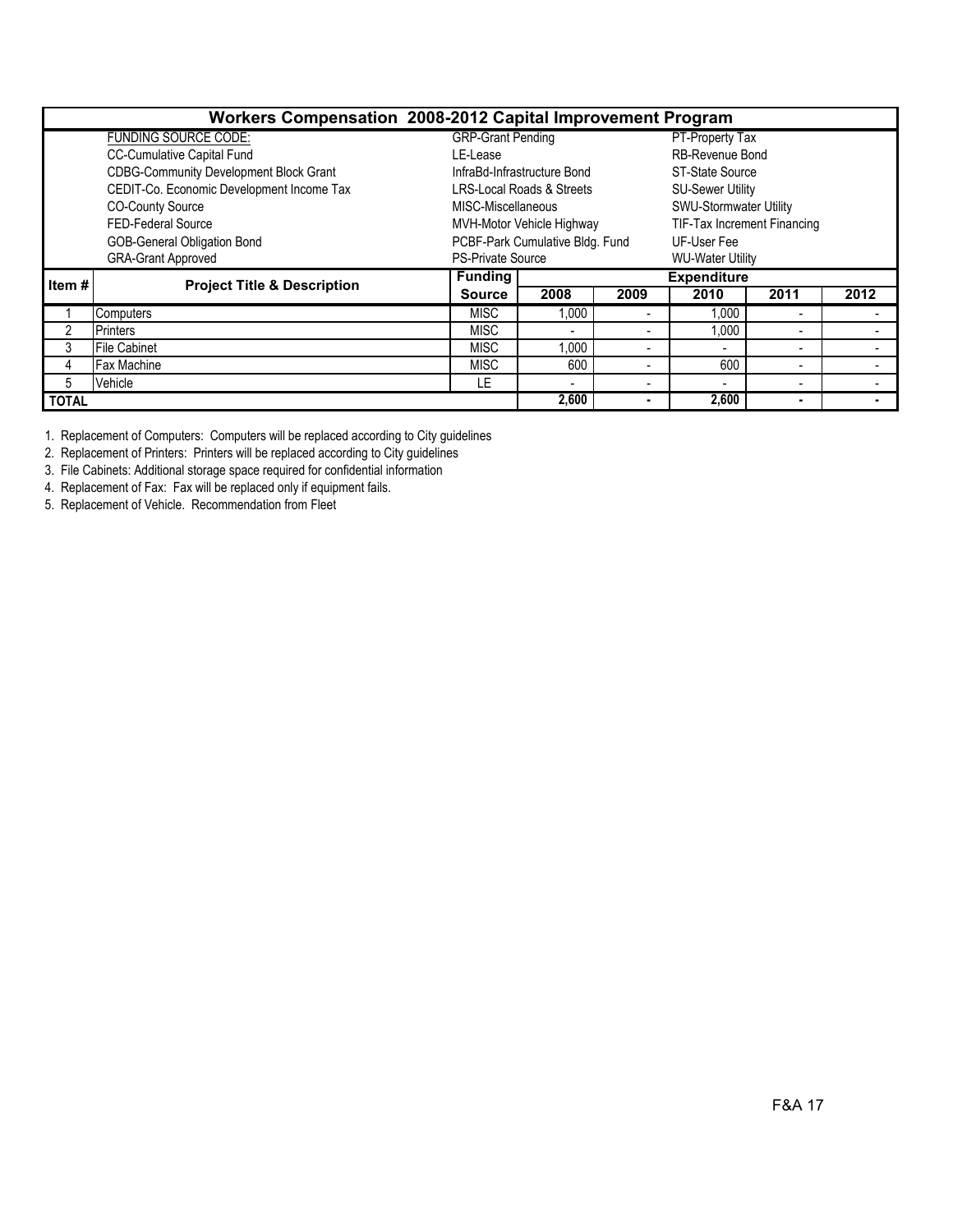# **STAFFING LEVELS RISK MANAGEMENT DEPARTMENT BUDGETED**

|                                         | <b>EXEMPT</b><br>GRID/ |          |      |      |      |      |      |      |      |      |      |      |      |      |  |
|-----------------------------------------|------------------------|----------|------|------|------|------|------|------|------|------|------|------|------|------|--|
| <b>CLASSIFICATION TITLE</b>             | <b>UNION</b>           | 2000     | 2001 | 2002 | 2003 | 2004 | 2005 | 2006 | 2007 | 2008 | 2009 | 2010 | 2011 | 2012 |  |
| <b>General Liability - 404:</b>         |                        |          |      |      |      |      |      |      |      |      |      |      |      |      |  |
| <b>Risk Manager</b>                     | G                      |          |      | 0.5  | 0.5  | 0.5  | 0.5  | 0.5  | 0.5  | 0.5  | 0.5  | 0.5  | 0.5  | 0.5  |  |
| <b>Executive Secretary/Receptionist</b> | А                      |          |      |      |      |      |      |      |      |      |      |      |      |      |  |
| Administrative Assistant                | A                      |          |      |      |      | n.   |      |      |      |      |      |      |      |      |  |
| Safety Claims Investigator              | F                      | $\Omega$ |      | 0.5  | 0.5I | 0.5  | 0.5  |      |      |      |      |      |      |      |  |
| <b>Workers Compensation - 405:</b>      |                        |          |      |      |      |      |      |      |      |      |      |      |      |      |  |
| Safety Claims Investigator              | ⊢                      |          |      | 0.51 | 0.5I | 0.51 | 0.5  |      |      |      |      |      |      |      |  |
| <b>Risk Management Specialist</b>       | B                      |          |      |      |      |      |      |      |      |      |      |      |      |      |  |
| <b>Medical Coordinator</b>              | D                      | $\Omega$ |      |      |      | ΩI   |      |      |      |      |      |      |      |      |  |
| <b>Risk Manager</b>                     | G                      | $\Omega$ |      | 0.51 | 0.5I | 0.5  | 0.5  | 0.5  | 0.5  | 0.5  | 0.5  | 0.5  | 0.5  | 0.5  |  |
|                                         |                        |          |      |      |      |      |      |      |      |      |      |      |      |      |  |
| <b>TOTALI</b>                           |                        |          |      |      |      |      |      |      |      |      |      |      |      |      |  |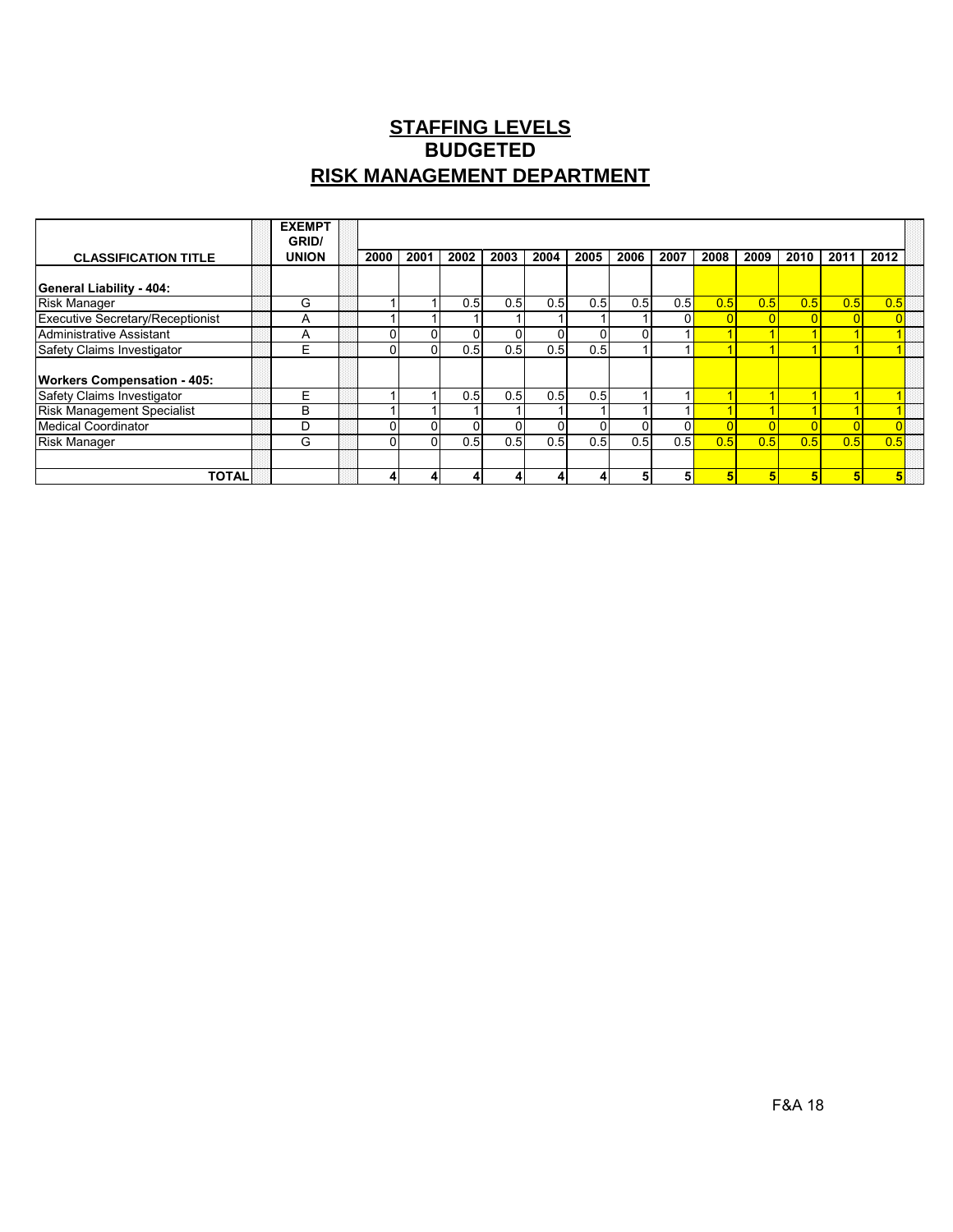# CUMULATIVE CAPITAL IMPROVEMENT FUND  $\overline{a}$

This capital projects type fund is used to account for receipts and disbursements of state cigarette tax distributions. The fund is established by IC 6-7-1-31.1.

The City may only use money in its cumulative capital improvement fund to:

- 1. Purchase land, easements, or rights-of-way<br>2. Purchase buildings
- 2. Purchase buildings<br>3. Construct or improve city ov
- Construct or improve city owned property
- 4. Retire general obligation bonds
- 5. To purchase, lease, upgrade, maintain or repair one of the following:
	- Computer hardware or computer software
	- Wiring and computer networks
	- Communication access systems used to connect with computer networks or electronic gateways
	- To pay for the services of full-time or part-time computer maintenance employees.
	- To conduct nonrecurring inservice technology training of unit employees

The City of Fort Wayne has passed a local ordinance, which allows the monies received in the Cumulative Capital Improvement fund to be transferred to the City's General fund.